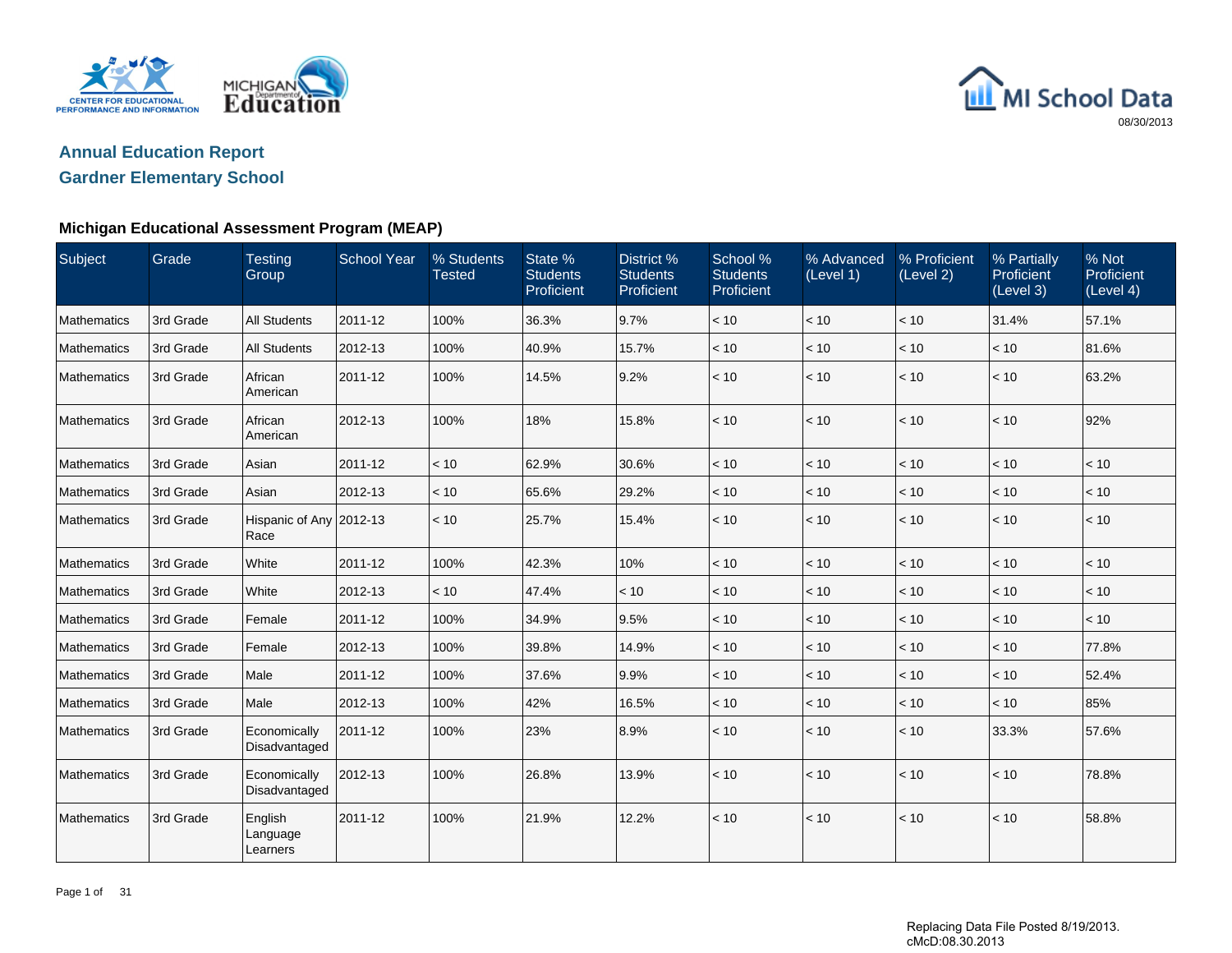



#### **Michigan Educational Assessment Program (MEAP)**

| Subject     | Grade     | <b>Testing</b><br>Group                     | <b>School Year</b> | % Students<br><b>Tested</b> | State %<br><b>Students</b><br>Proficient | District %<br><b>Students</b><br>Proficient | School %<br><b>Students</b><br>Proficient | % Advanced<br>(Level 1) | % Proficient<br>(Level 2) | % Partially<br>Proficient<br>(Level 3) | % Not<br>Proficient<br>(Level 4) |
|-------------|-----------|---------------------------------------------|--------------------|-----------------------------|------------------------------------------|---------------------------------------------|-------------------------------------------|-------------------------|---------------------------|----------------------------------------|----------------------------------|
| Mathematics | 3rd Grade | English<br>Language<br>Learners             | 2012-13            | 100%                        | 23%                                      | 16.3%                                       | $<10$                                     | < 10                    | < 10                      | < 10                                   | < 10                             |
| Mathematics | 3rd Grade | <b>Students With</b><br><b>Disabilities</b> | 2011-12            | < 10                        | 18.5%                                    | 4.9%                                        | < 10                                      | < 10                    | < 10                      | < 10                                   | < 10                             |
| Mathematics | 3rd Grade | <b>Students With</b><br><b>Disabilities</b> | 2012-13            | < 10                        | 21.5%                                    | 13.1%                                       | < 10                                      | < 10                    | < 10                      | < 10                                   | < 10                             |
| Mathematics | 4th Grade | <b>All Students</b>                         | 2011-12            | 100%                        | 39.9%                                    | 11.1%                                       | < 10                                      | < 10                    | < 10                      | 22.2%                                  | 60%                              |
| Mathematics | 4th Grade | All Students                                | 2012-13            | 100%                        | 46.1%                                    | 18.8%                                       | $<10$                                     | $<10$                   | < 10                      | < 10                                   | 76.9%                            |
| Mathematics | 4th Grade | African<br>American                         | 2011-12            | 100%                        | 15.9%                                    | 9.7%                                        | < 10                                      | < 10                    | < 10                      | < 10                                   | 68%                              |
| Mathematics | 4th Grade | African<br>American                         | 2012-13            | 100%                        | 20%                                      | 17.1%                                       | < 10                                      | < 10                    | < 10                      | < 10                                   | 100%                             |
| Mathematics | 4th Grade | American<br>Indian                          | 2011-12            | < 10                        | 29.9%                                    | < 10                                        | < 10                                      | < 10                    | < 10                      | < 10                                   | < 10                             |
| Mathematics | 4th Grade | Hispanic of Any 2011-12<br>Race             |                    | < 10                        | 26.1%                                    | 16.6%                                       | < 10                                      | < 10                    | < 10                      | < 10                                   | < 10                             |
| Mathematics | 4th Grade | Hispanic of Any 2012-13<br>Race             |                    | $<10$                       | 33.3%                                    | 25.8%                                       | < 10                                      | < 10                    | < 10                      | < 10                                   | < 10                             |
| Mathematics | 4th Grade | Two or More<br>Races                        | 2012-13            | < 10                        | 44.3%                                    | < 10                                        | < 10                                      | < 10                    | $<10$                     | < 10                                   | < 10                             |
| Mathematics | 4th Grade | White                                       | 2011-12            | 100%                        | 46.4%                                    | 16.3%                                       | < 10                                      | < 10                    | < 10                      | < 10                                   | < 10                             |
| Mathematics | 4th Grade | White                                       | 2012-13            | 100%                        | 53%                                      | 16.2%                                       | $<10$                                     | < 10                    | < 10                      | < 10                                   | < 10                             |
| Mathematics | 4th Grade | Female                                      | 2011-12            | 100%                        | 38.5%                                    | 10.9%                                       | $<10$                                     | $<10\,$                 | < 10                      | < 10                                   | 58.3%                            |
| Mathematics | 4th Grade | Female                                      | 2012-13            | 100%                        | 45.7%                                    | 18.4%                                       | < 10                                      | < 10                    | < 10                      | < 10                                   | 80%                              |

Page 2 of 31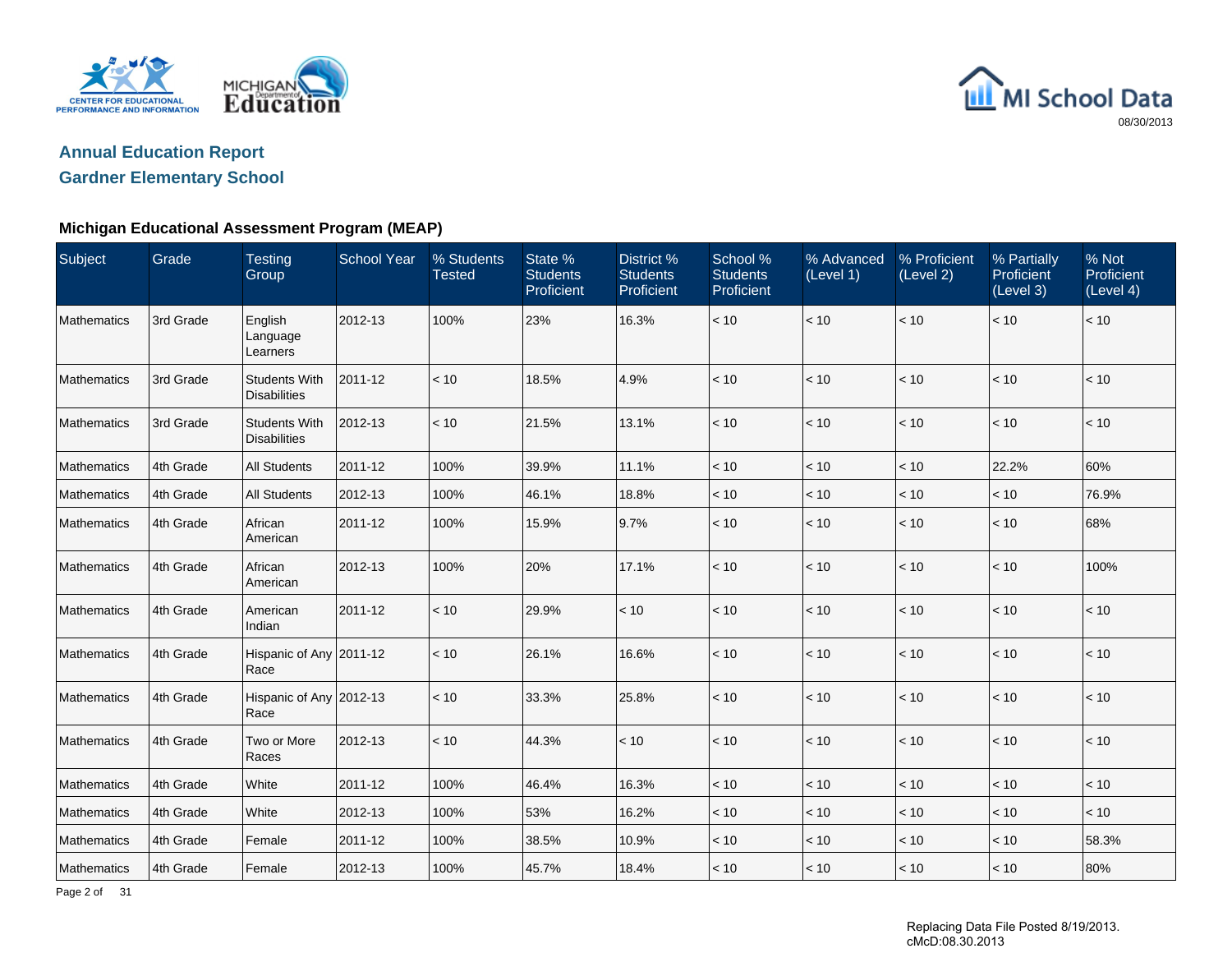



| Subject            | Grade     | <b>Testing</b><br>Group                     | <b>School Year</b> | % Students<br><b>Tested</b> | State %<br><b>Students</b><br>Proficient | District %<br><b>Students</b><br>Proficient | School %<br><b>Students</b><br>Proficient | % Advanced<br>(Level 1) | % Proficient<br>(Level 2) | % Partially<br><b>Proficient</b><br>(Level 3) | % Not<br>Proficient<br>(Level 4) |
|--------------------|-----------|---------------------------------------------|--------------------|-----------------------------|------------------------------------------|---------------------------------------------|-------------------------------------------|-------------------------|---------------------------|-----------------------------------------------|----------------------------------|
| Mathematics        | 4th Grade | Male                                        | 2011-12            | 100%                        | 41.2%                                    | 11.3%                                       | < 10                                      | < 10                    | < 10                      | < 10                                          | 61.9%                            |
| Mathematics        | 4th Grade | Male                                        | 2012-13            | 100%                        | 46.4%                                    | 19.2%                                       | < 10                                      | < 10                    | < 10                      | < 10                                          | 73.7%                            |
| Mathematics        | 4th Grade | Economically<br>Disadvantaged               | 2011-12            | 100%                        | 25.3%                                    | 10.3%                                       | $<10$                                     | $<10$                   | < 10                      | $<10$                                         | 65.8%                            |
| Mathematics        | 4th Grade | Economically<br>Disadvantaged               | 2012-13            | 100%                        | 31.1%                                    | 17.4%                                       | < 10                                      | < 10                    | < 10                      | < 10                                          | 78.4%                            |
| Mathematics        | 4th Grade | English<br>Language<br>Learners             | 2011-12            | 100%                        | 20.9%                                    | 18%                                         | < 10                                      | < 10                    | < 10                      | < 10                                          | 50%                              |
| Mathematics        | 4th Grade | English<br>Language<br>Learners             | 2012-13            | 100%                        | 24.4%                                    | 26.5%                                       | $<10$                                     | $<10$                   | < 10                      | < 10                                          | < 10                             |
| Mathematics        | 4th Grade | <b>Students With</b><br><b>Disabilities</b> | 2011-12            | < 10                        | 18.3%                                    | 7.1%                                        | < 10                                      | < 10                    | < 10                      | < 10                                          | < 10                             |
| Mathematics        | 4th Grade | <b>Students With</b><br><b>Disabilities</b> | 2012-13            | < 10                        | 23%                                      | 7%                                          | < 10                                      | < 10                    | < 10                      | < 10                                          | < 10                             |
| Mathematics        | 5th Grade | All Students                                | 2011-12            | 100%                        | 39.6%                                    | 11.4%                                       | 61.3%                                     | $<10$                   | 61.3%                     | $<10$                                         | $<10$                            |
| Mathematics        | 5th Grade | <b>All Students</b>                         | 2012-13            | 100%                        | 45.7%                                    | 17%                                         | < 10                                      | < 10                    | < 10                      | < 10                                          | 66.7%                            |
| Mathematics        | 5th Grade | African<br>American                         | 2011-12            | 100%                        | 17%                                      | 9.8%                                        | < 10                                      | < 10                    | < 10                      | < 10                                          | < 10                             |
| Mathematics        | 5th Grade | African<br>American                         | 2012-13            | 100%                        | 20.5%                                    | 15.4%                                       | < 10                                      | $<10$                   | < 10                      | < 10                                          | 78.3%                            |
| Mathematics        | 5th Grade | Asian                                       | 2011-12            | < 10                        | 71.4%                                    | 53.1%                                       | < 10                                      | < 10                    | < 10                      | < 10                                          | < 10                             |
| <b>Mathematics</b> | 5th Grade | Hispanic of Any 2011-12<br>Race             |                    | < 10                        | 26.2%                                    | 17.7%                                       | < 10                                      | < 10                    | < 10                      | < 10                                          | < 10                             |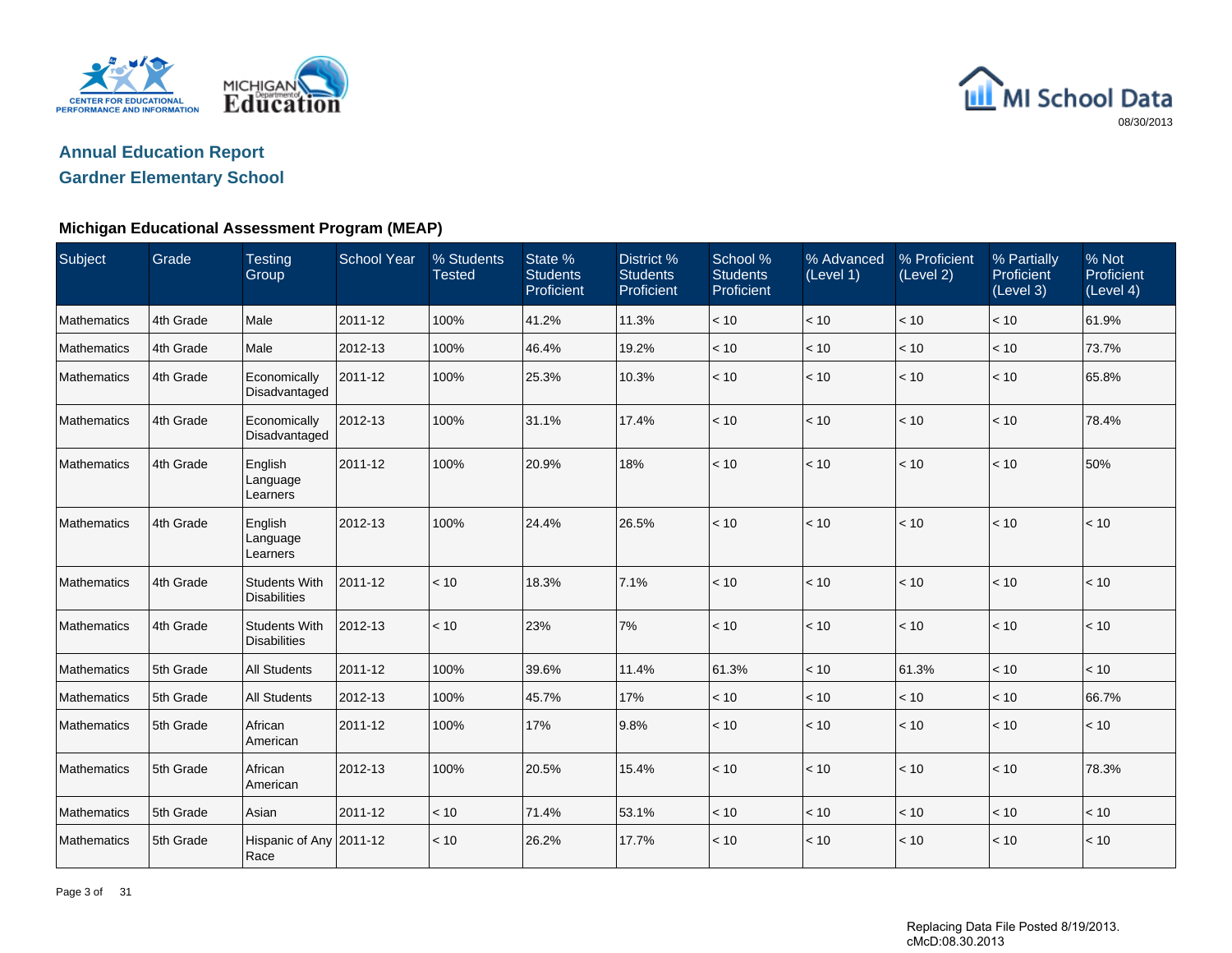



#### **Michigan Educational Assessment Program (MEAP)**

| Subject            | Grade     | <b>Testing</b><br>Group                     | <b>School Year</b> | % Students<br><b>Tested</b> | State %<br><b>Students</b><br>Proficient | District %<br><b>Students</b><br>Proficient | School %<br><b>Students</b><br>Proficient | % Advanced<br>(Level 1) | % Proficient<br>(Level 2) | % Partially<br>Proficient<br>(Level 3) | % Not<br>Proficient<br>(Level 4) |
|--------------------|-----------|---------------------------------------------|--------------------|-----------------------------|------------------------------------------|---------------------------------------------|-------------------------------------------|-------------------------|---------------------------|----------------------------------------|----------------------------------|
| Mathematics        | 5th Grade | Hispanic of Any 2012-13<br>Race             |                    | < 10                        | 31.7%                                    | 21.8%                                       | $<10$                                     | < 10                    | < 10                      | < 10                                   | < 10                             |
| Mathematics        | 5th Grade | Two or More<br>Races                        | 2012-13            | < 10                        | 42.7%                                    | < 10                                        | < 10                                      | < 10                    | < 10                      | < 10                                   | < 10                             |
| Mathematics        | 5th Grade | White                                       | 2011-12            | 100%                        | 45.7%                                    | 15.9%                                       | < 10                                      | < 10                    | < 10                      | < 10                                   | < 10                             |
| Mathematics        | 5th Grade | White                                       | 2012-13            | 100%                        | 52.4%                                    | 21.1%                                       | < 10                                      | < 10                    | $<10$                     | < 10                                   | < 10                             |
| Mathematics        | 5th Grade | Female                                      | 2011-12            | 100%                        | 37.5%                                    | 9.8%                                        | < 10                                      | < 10                    | < 10                      | < 10                                   | < 10                             |
| Mathematics        | 5th Grade | Female                                      | 2012-13            | 100%                        | 43.9%                                    | 15.7%                                       | < 10                                      | < 10                    | < 10                      | < 10                                   | 70%                              |
| Mathematics        | 5th Grade | Male                                        | 2011-12            | 100%                        | 41.6%                                    | 12.9%                                       | 70.6%                                     | < 10                    | 70.6%                     | < 10                                   | < 10                             |
| Mathematics        | 5th Grade | Male                                        | 2012-13            | 100%                        | 47.5%                                    | 18.4%                                       | < 10                                      | < 10                    | < 10                      | < 10                                   | 63.6%                            |
| <b>Mathematics</b> | 5th Grade | Economically<br>Disadvantaged               | 2011-12            | 100%                        | 24.9%                                    | 10.8%                                       | 60%                                       | < 10                    | 60%                       | < 10                                   | < 10                             |
| <b>Mathematics</b> | 5th Grade | Economically<br>Disadvantaged               | 2012-13            | 100%                        | 30.3%                                    | 15.7%                                       | < 10                                      | < 10                    | < 10                      | < 10                                   | 71.1%                            |
| Mathematics        | 5th Grade | English<br>Language<br>Learners             | 2011-12            | 100%                        | 21.7%                                    | 21%                                         | 64.7%                                     | < 10                    | 64.7%                     | < 10                                   | < 10                             |
| Mathematics        | 5th Grade | English<br>Language<br>Learners             | 2012-13            | 100%                        | 22.9%                                    | 24.6%                                       | < 10                                      | < 10                    | < 10                      | < 10                                   | < 10                             |
| Mathematics        | 5th Grade | <b>Students With</b><br><b>Disabilities</b> | 2011-12            | < 10                        | 16%                                      | 4.9%                                        | < 10                                      | < 10                    | $<10$                     | < 10                                   | < 10                             |
| Mathematics        | 5th Grade | <b>Students With</b><br><b>Disabilities</b> | 2012-13            | < 10                        | 19.9%                                    | 10.2%                                       | < 10                                      | < 10                    | < 10                      | < 10                                   | < 10                             |
| Reading            | 3rd Grade | All Students                                | 2011-12            | 100%                        | 62.4%                                    | 32.7%                                       | < 10                                      | < 10                    | < 10                      | 34.3%                                  | 42.9%                            |

#### Replacing Data File Posted 8/19/2013. cMcD:08.30.2013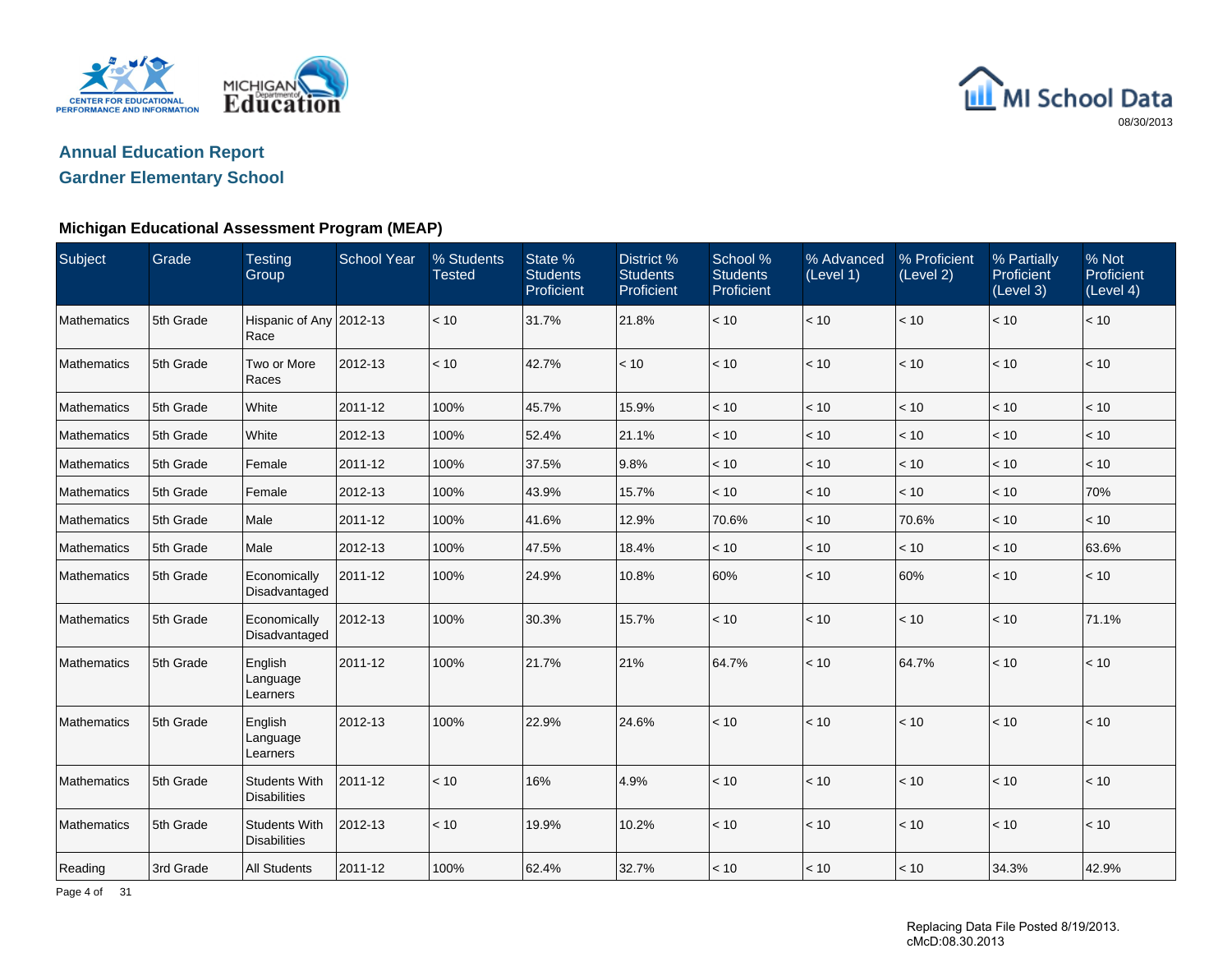



| Subject                             | Grade     | <b>Testing</b><br>Group         | <b>School Year</b> | % Students<br><b>Tested</b> | State %<br><b>Students</b><br>Proficient | District %<br><b>Students</b><br>Proficient | School %<br><b>Students</b><br>Proficient | % Advanced<br>(Level 1) | % Proficient<br>(Level 2) | % Partially<br>Proficient<br>(Level 3) | % Not<br>Proficient<br>(Level 4) |
|-------------------------------------|-----------|---------------------------------|--------------------|-----------------------------|------------------------------------------|---------------------------------------------|-------------------------------------------|-------------------------|---------------------------|----------------------------------------|----------------------------------|
| Reading                             | 3rd Grade | <b>All Students</b>             | 2012-13            | 100%                        | 66.5%                                    | 42.7%                                       | 28.9%                                     | < 10                    | 28.9%                     | 39.5%                                  | 31.6%                            |
| Reading                             | 3rd Grade | African<br>American             | 2011-12            | 100%                        | 38.4%                                    | 33%                                         | < 10                                      | < 10                    | < 10                      | < 10                                   | < 10                             |
| Reading                             | 3rd Grade | African<br>American             | 2012-13            | 100%                        | 44.8%                                    | 43.2%                                       | < 10                                      | < 10                    | $<10$                     | 40%                                    | 40%                              |
| Reading                             | 3rd Grade | Asian                           | 2011-12            | < 10                        | 73.7%                                    | 51%                                         | < 10                                      | < 10                    | $<10$                     | $<10$                                  | $<10$                            |
| Reading                             | 3rd Grade | Asian                           | 2012-13            | < 10                        | 79%                                      | 65.1%                                       | < 10                                      | < 10                    | < 10                      | < 10                                   | < 10                             |
| Reading                             | 3rd Grade | Hispanic of Any 2012-13<br>Race |                    | < 10                        | 53.5%                                    | 38.4%                                       | < 10                                      | < 10                    | $<10$                     | < 10                                   | < 10                             |
| Reading                             | 3rd Grade | White                           | 2011-12            | 100%                        | 69.8%                                    | 27.7%                                       | < 10                                      | < 10                    | < 10                      | < 10                                   | 66.7%                            |
| Reading                             | 3rd Grade | White                           | 2012-13            | < 10                        | 73%                                      | 41%                                         | < 10                                      | < 10                    | < 10                      | < 10                                   | < 10                             |
| Reading                             | 3rd Grade | Female                          | 2011-12            | 100%                        | 65.9%                                    | 36.2%                                       | < 10                                      | < 10                    | < 10                      | < 10                                   | < 10                             |
| Reading                             | 3rd Grade | Female                          | 2012-13            | 100%                        | 70.2%                                    | 45.7%                                       | < 10                                      | < 10                    | < 10                      | < 10                                   | < 10                             |
| Reading                             | 3rd Grade | Male                            | 2011-12            | 100%                        | 59%                                      | 29.3%                                       | < 10                                      | < 10                    | < 10                      | < 10                                   | 47.6%                            |
| Reading                             | 3rd Grade | Male                            | 2012-13            | 100%                        | 63%                                      | 39.7%                                       | < 10                                      | < 10                    | < 10                      | < 10                                   | < 10                             |
| Reading                             | 3rd Grade | Economically<br>Disadvantaged   | 2011-12            | 100%                        | 49.5%                                    | 31.3%                                       | < 10                                      | < 10                    | $<10$                     | 33.3%                                  | 45.5%                            |
| Reading                             | 3rd Grade | Economically<br>Disadvantaged   | 2012-13            | 100%                        | 53.8%                                    | 40.5%                                       | 33.3%                                     | < 10                    | 33.3%                     | 33.3%                                  | 33.3%                            |
| Reading                             | 3rd Grade | English<br>Language<br>Learners | 2011-12            | 100%                        | 34.7%                                    | 30%                                         | < 10                                      | < 10                    | $<10$                     | < 10                                   | 64.7%                            |
| Reading<br>Page 5 of $\frac{31}{2}$ | 3rd Grade | English<br>Language<br>Learners | 2012-13            | 100%                        | 41.5%                                    | 40.3%                                       | < 10                                      | < 10                    | < 10                      | < 10                                   | < 10                             |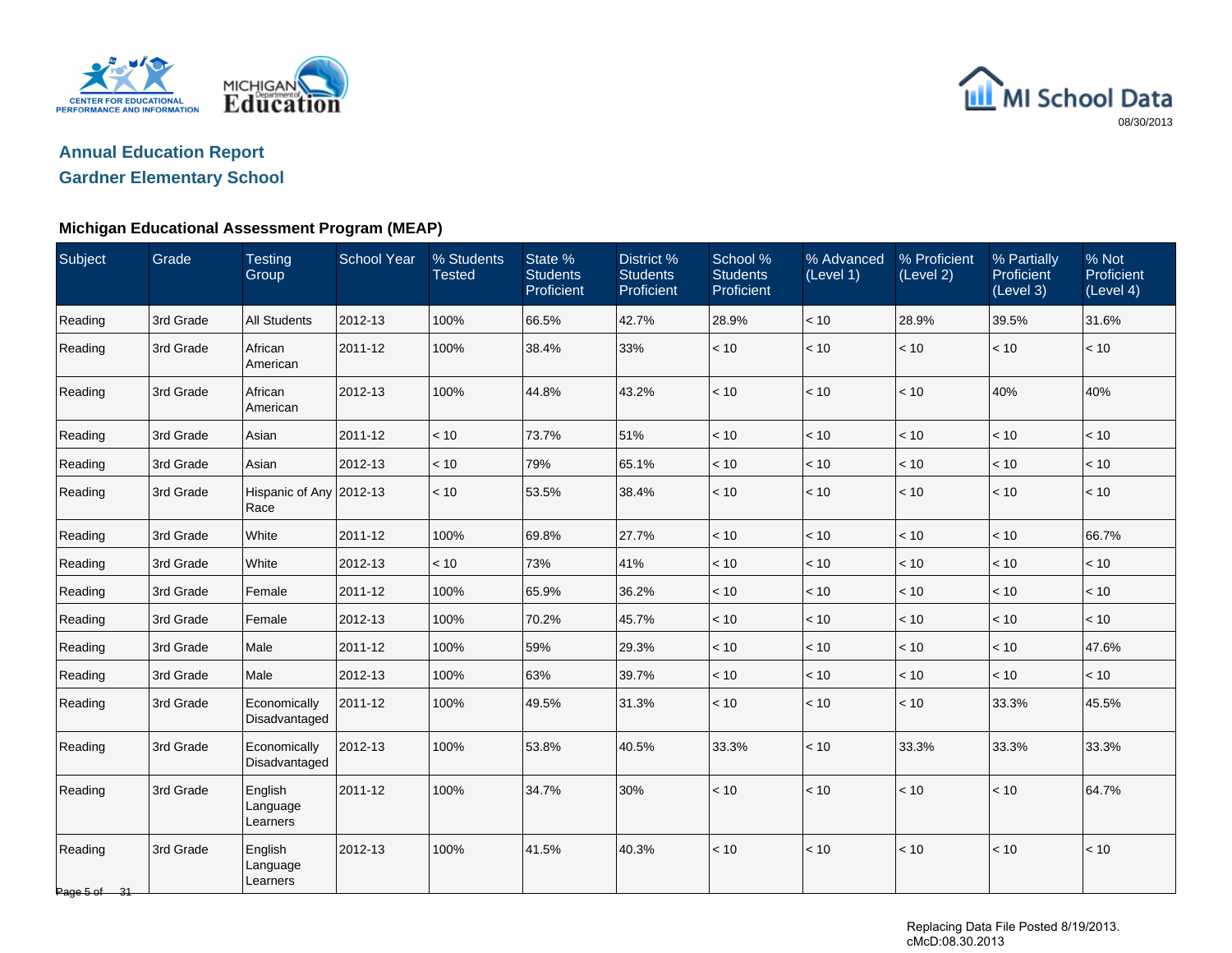



#### **Michigan Educational Assessment Program (MEAP)**

| Subject | Grade     | <b>Testing</b><br>Group                     | <b>School Year</b> | % Students<br><b>Tested</b> | State %<br><b>Students</b><br>Proficient | <b>District %</b><br><b>Students</b><br>Proficient | School %<br><b>Students</b><br>Proficient | % Advanced<br>(Level 1) | % Proficient<br>(Level 2) | % Partially<br>Proficient<br>(Level 3) | % Not<br><b>Proficient</b><br>(Level 4) |
|---------|-----------|---------------------------------------------|--------------------|-----------------------------|------------------------------------------|----------------------------------------------------|-------------------------------------------|-------------------------|---------------------------|----------------------------------------|-----------------------------------------|
| Reading | 3rd Grade | <b>Students With</b><br><b>Disabilities</b> | 2011-12            | < 10                        | 34.3%                                    | 18%                                                | < 10                                      | < 10                    | < 10                      | < 10                                   | < 10                                    |
| Reading | 3rd Grade | <b>Students With</b><br><b>Disabilities</b> | 2012-13            | < 10                        | 37.9%                                    | 31.2%                                              | < 10                                      | < 10                    | < 10                      | < 10                                   | < 10                                    |
| Reading | 4th Grade | <b>All Students</b>                         | 2011-12            | 100%                        | 67.7%                                    | 37.7%                                              | 31.1%                                     | $<10$                   | 28.9%                     | 31.1%                                  | 37.8%                                   |
| Reading | 4th Grade | <b>All Students</b>                         | 2012-13            | 100%                        | 68.1%                                    | 40.7%                                              | < 10                                      | < 10                    | < 10                      | 50%                                    | 42.1%                                   |
| Reading | 4th Grade | African<br>American                         | 2011-12            | 100%                        | 45.1%                                    | 36.8%                                              | 44%                                       | < 10                    | 40%                       | < 10                                   | < 10                                    |
| Reading | 4th Grade | African<br>American                         | 2012-13            | 100%                        | 43%                                      | 39.6%                                              | < 10                                      | < 10                    | $<10$                     | 45.8%                                  | 50%                                     |
| Reading | 4th Grade | American<br>Indian                          | 2011-12            | < 10                        | 60.2%                                    | < 10                                               | < 10                                      | < 10                    | < 10                      | < 10                                   | < 10                                    |
| Reading | 4th Grade | Hispanic of Any 2011-12<br>Race             |                    | < 10                        | 54.1%                                    | 41.3%                                              | < 10                                      | < 10                    | < 10                      | < 10                                   | < 10                                    |
| Reading | 4th Grade | Hispanic of Any 2012-13<br>Race             |                    | < 10                        | 57.5%                                    | 46.2%                                              | < 10                                      | < 10                    | $<10$                     | < 10                                   | < 10                                    |
| Reading | 4th Grade | Two or More<br>Races                        | 2012-13            | < 10                        | 68.7%                                    | < 10                                               | < 10                                      | < 10                    | < 10                      | < 10                                   | < 10                                    |
| Reading | 4th Grade | White                                       | 2011-12            | 100%                        | 74.4%                                    | 41.7%                                              | < 10                                      | < 10                    | < 10                      | < 10                                   | < 10                                    |
| Reading | 4th Grade | White                                       | 2012-13            | 100%                        | 75.1%                                    | 35.3%                                              | < 10                                      | < 10                    | < 10                      | < 10                                   | < 10                                    |
| Reading | 4th Grade | Female                                      | 2011-12            | 100%                        | 71.7%                                    | 44.1%                                              | < 10                                      | < 10                    | < 10                      | < 10                                   | < 10                                    |
| Reading | 4th Grade | Female                                      | 2012-13            | 100%                        | 71.1%                                    | 43.7%                                              | < 10                                      | < 10                    | $<10$                     | 57.9%                                  | < 10                                    |
| Reading | 4th Grade | Male                                        | 2011-12            | 100%                        | 63.7%                                    | 31.1%                                              | $<10$                                     | < 10                    | < 10                      | < 10                                   | $<10$                                   |
| Reading | 4th Grade | Male                                        | 2012-13            | 100%                        | 65.1%                                    | 37.7%                                              | < 10                                      | < 10                    | < 10                      | < 10                                   | 52.6%                                   |

Page 6 of 31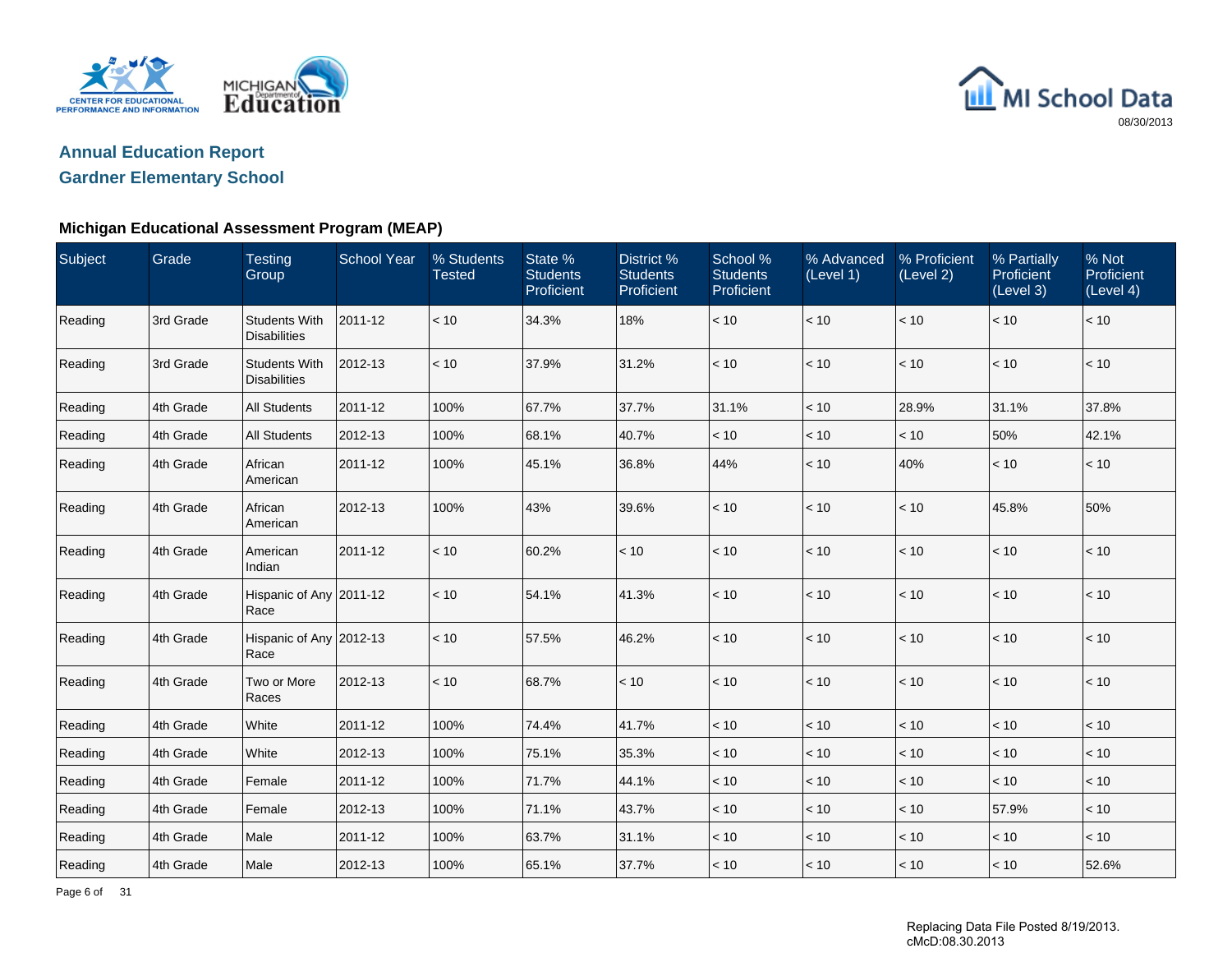



| <b>Subject</b> | Grade     | <b>Testing</b><br>Group                     | <b>School Year</b> | % Students<br><b>Tested</b> | State %<br><b>Students</b><br>Proficient | District %<br><b>Students</b><br>Proficient | School %<br><b>Students</b><br>Proficient | % Advanced<br>(Level 1) | % Proficient<br>(Level 2) | % Partially<br>Proficient<br>(Level 3) | % Not<br>Proficient<br>(Level 4) |
|----------------|-----------|---------------------------------------------|--------------------|-----------------------------|------------------------------------------|---------------------------------------------|-------------------------------------------|-------------------------|---------------------------|----------------------------------------|----------------------------------|
| Reading        | 4th Grade | Economically<br>Disadvantaged               | 2011-12            | 100%                        | 55%                                      | 36.2%                                       | 28.9%                                     | < 10                    | 26.3%                     | 31.6%                                  | 39.5%                            |
| Reading        | 4th Grade | Economically<br>Disadvantaged               | 2012-13            | 100%                        | 55.1%                                    | 38.7%                                       | < 10                                      | < 10                    | < 10                      | 50%                                    | 44.4%                            |
| Reading        | 4th Grade | English<br>Language<br>Learners             | 2011-12            | 100%                        | 38.8%                                    | 40%                                         | < 10                                      | < 10                    | < 10                      | < 10                                   | 50%                              |
| Reading        | 4th Grade | English<br>Language<br>Learners             | 2012-13            | 100%                        | 39.1%                                    | 46.4%                                       | < 10                                      | < 10                    | < 10                      | < 10                                   | < 10                             |
| Reading        | 4th Grade | <b>Students With</b><br><b>Disabilities</b> | 2011-12            | < 10                        | 35%                                      | 16.6%                                       | < 10                                      | < 10                    | $<10$                     | < 10                                   | < 10                             |
| Reading        | 4th Grade | <b>Students With</b><br><b>Disabilities</b> | 2012-13            | < 10                        | 38.3%                                    | 22.1%                                       | < 10                                      | < 10                    | < 10                      | < 10                                   | < 10                             |
| Reading        | 5th Grade | <b>All Students</b>                         | 2011-12            | 100%                        | 68.8%                                    | 40.6%                                       | 56.7%                                     | < 10                    | 50%                       | < 10                                   | < 10                             |
| Reading        | 5th Grade | <b>All Students</b>                         | 2012-13            | 97.6%                       | 70.4%                                    | 44.5%                                       | 35%                                       | < 10                    | 35%                       | 25%                                    | 40%                              |
| Reading        | 5th Grade | African<br>American                         | 2011-12            | 100%                        | 48.3%                                    | 39.3%                                       | < 10                                      | < 10                    | < 10                      | < 10                                   | < 10                             |
| Reading        | 5th Grade | African<br>American                         | 2012-13            | 100%                        | 47.8%                                    | 44.3%                                       | < 10                                      | < 10                    | < 10                      | < 10                                   | 43.5%                            |
| Reading        | 5th Grade | Asian                                       | 2011-12            | < 10                        | 81.1%                                    | 61.7%                                       | < 10                                      | < 10                    | < 10                      | < 10                                   | < 10                             |
| Reading        | 5th Grade | Hispanic of Any 2011-12<br>Race             |                    | < 10                        | 57%                                      | 46.4%                                       | < 10                                      | < 10                    | < 10                      | < 10                                   | $<10$                            |
| Reading        | 5th Grade | Hispanic of Any 2012-13<br>Race             |                    | < 10                        | 58.1%                                    | 44.3%                                       | < 10                                      | < 10                    | < 10                      | < 10                                   | < 10                             |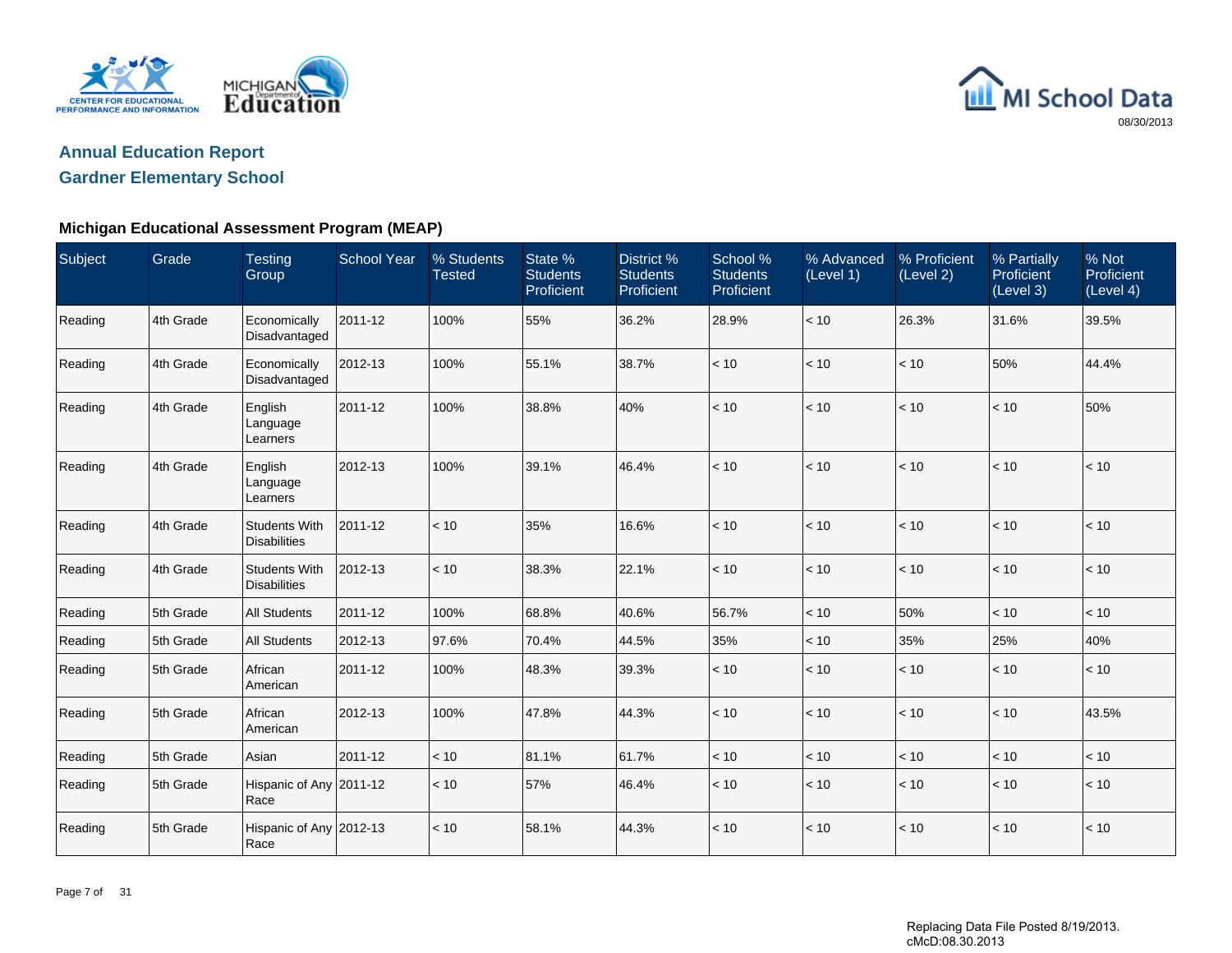



| Subject | Grade     | <b>Testing</b><br>Group                     | <b>School Year</b> | % Students<br><b>Tested</b> | State %<br><b>Students</b><br>Proficient | District %<br><b>Students</b><br>Proficient | School %<br><b>Students</b><br>Proficient | % Advanced<br>(Level 1) | % Proficient<br>(Level 2) | % Partially<br>Proficient<br>(Level 3) | % Not<br>Proficient<br>(Level 4) |
|---------|-----------|---------------------------------------------|--------------------|-----------------------------|------------------------------------------|---------------------------------------------|-------------------------------------------|-------------------------|---------------------------|----------------------------------------|----------------------------------|
| Reading | 5th Grade | Two or More<br>Races                        | 2012-13            | < 10                        | 70.4%                                    | < 10                                        | < 10                                      | < 10                    | < 10                      | < 10                                   | < 10                             |
| Reading | 5th Grade | White                                       | 2011-12            | 100%                        | 74.8%                                    | 43.5%                                       | < 10                                      | < 10                    | < 10                      | < 10                                   | < 10                             |
| Reading | 5th Grade | White                                       | 2012-13            | 92.3%                       | 76.9%                                    | 44.1%                                       | < 10                                      | < 10                    | < 10                      | < 10                                   | < 10                             |
| Reading | 5th Grade | Female                                      | 2011-12            | 100%                        | 71.7%                                    | 43.6%                                       | < 10                                      | < 10                    | < 10                      | < 10                                   | < 10                             |
| Reading | 5th Grade | Female                                      | 2012-13            | 95.2%                       | 74.1%                                    | 48.2%                                       | < 10                                      | < 10                    | < 10                      | < 10                                   | < 10                             |
| Reading | 5th Grade | Male                                        | 2011-12            | 100%                        | 65.9%                                    | 37.7%                                       | 58.8%                                     | < 10                    | $<10$                     | < 10                                   | < 10                             |
| Reading | 5th Grade | Male                                        | 2012-13            | 100%                        | 66.8%                                    | 40.8%                                       | < 10                                      | < 10                    | < 10                      | < 10                                   | 50%                              |
| Reading | 5th Grade | Economically<br>Disadvantaged               | 2011-12            | 100%                        | 56.1%                                    | 39.1%                                       | 55.2%                                     | < 10                    | 48.3%                     | < 10                                   | < 10                             |
| Reading | 5th Grade | Economically<br>Disadvantaged               | 2012-13            | 100%                        | 57.9%                                    | 42.6%                                       | 34.2%                                     | < 10                    | 34.2%                     | < 10                                   | 42.1%                            |
| Reading | 5th Grade | English<br>Language<br>Learners             | 2011-12            | 100%                        | 36.9%                                    | 46.8%                                       | < 10                                      | < 10                    | < 10                      | < 10                                   | < 10                             |
| Reading | 5th Grade | English<br>Language<br>Learners             | 2012-13            | 100%                        | 36.3%                                    | 44.7%                                       | < 10                                      | < 10                    | < 10                      | < 10                                   | < 10                             |
| Reading | 5th Grade | <b>Students With</b><br><b>Disabilities</b> | 2011-12            | < 10                        | 34.2%                                    | 18.2%                                       | < 10                                      | < 10                    | < 10                      | < 10                                   | < 10                             |
| Reading | 5th Grade | <b>Students With</b><br><b>Disabilities</b> | 2012-13            | < 10                        | 36.6%                                    | 19.9%                                       | $<10$                                     | < 10                    | < 10                      | < 10                                   | < 10                             |
| Science | 5th Grade | <b>All Students</b>                         | 2011-12            | 100%                        | 15.3%                                    | 2.8%                                        | < 10                                      | < 10                    | < 10                      | < 10                                   | 71%                              |
| Science | 5th Grade | <b>All Students</b>                         | 2012-13            | 100%                        | 13.1%                                    | 2.3%                                        | < 10                                      | < 10                    | < 10                      | < 10                                   | 88.1%                            |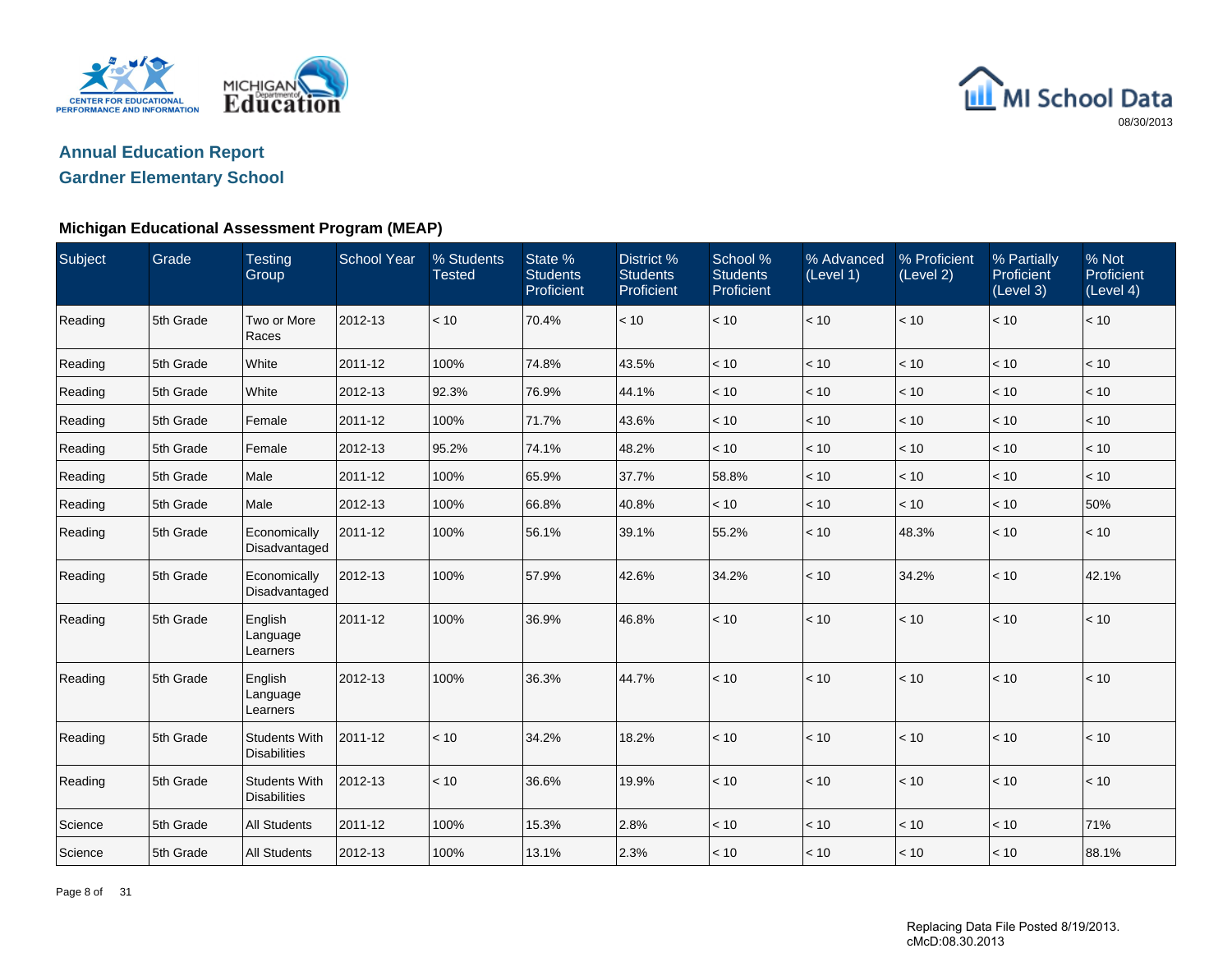



| Subject | Grade     | <b>Testing</b><br>Group         | <b>School Year</b> | % Students<br><b>Tested</b> | State %<br><b>Students</b><br>Proficient | <b>District %</b><br><b>Students</b><br>Proficient | School %<br><b>Students</b><br>Proficient | % Advanced<br>(Level 1) | % Proficient<br>(Level 2) | % Partially<br>Proficient<br>(Level 3) | % Not<br>Proficient<br>(Level 4) |
|---------|-----------|---------------------------------|--------------------|-----------------------------|------------------------------------------|----------------------------------------------------|-------------------------------------------|-------------------------|---------------------------|----------------------------------------|----------------------------------|
| Science | 5th Grade | African<br>American             | 2011-12            | 100%                        | 3.2%                                     | 2.9%                                               | < 10                                      | < 10                    | < 10                      | < 10                                   | < 10                             |
| Science | 5th Grade | African<br>American             | 2012-13            | 100%                        | 2.6%                                     | 2.4%                                               | < 10                                      | < 10                    | < 10                      | < 10                                   | 95.7%                            |
| Science | 5th Grade | Asian                           | 2011-12            | < 10                        | 28.9%                                    | < 10                                               | < 10                                      | < 10                    | < 10                      | < 10                                   | < 10                             |
| Science | 5th Grade | Hispanic of Any 2011-12<br>Race |                    | < 10                        | 6.2%                                     | 3.1%                                               | < 10                                      | < 10                    | < 10                      | < 10                                   | < 10                             |
| Science | 5th Grade | Hispanic of Any 2012-13<br>Race |                    | < 10                        | 5.4%                                     | < 10                                               | < 10                                      | < 10                    | $<10$                     | < 10                                   | < 10                             |
| Science | 5th Grade | Two or More<br>Races            | 2012-13            | < 10                        | 12.2%                                    | < 10                                               | < 10                                      | < 10                    | < 10                      | < 10                                   | < 10                             |
| Science | 5th Grade | White                           | 2011-12            | 100%                        | 18.9%                                    | < 10                                               | < 10                                      | < 10                    | < 10                      | < 10                                   | 80%                              |
| Science | 5th Grade | White                           | 2012-13            | 100%                        | 16%                                      | < 10                                               | < 10                                      | < 10                    | < 10                      | < 10                                   | 76.9%                            |
| Science | 5th Grade | Female                          | 2011-12            | 100%                        | 13.6%                                    | 2.6%                                               | < 10                                      | < 10                    | < 10                      | < 10                                   | 78.6%                            |
| Science | 5th Grade | Female                          | 2012-13            | 100%                        | 11.6%                                    | 1.7%                                               | $<10$                                     | < 10                    | $<10$                     | < 10                                   | 95%                              |
| Science | 5th Grade | Male                            | 2011-12            | 100%                        | 17%                                      | 3%                                                 | < 10                                      | < 10                    | < 10                      | < 10                                   | 64.7%                            |
| Science | 5th Grade | Male                            | 2012-13            | 100%                        | 14.5%                                    | 2.8%                                               | < 10                                      | < 10                    | $<10$                     | < 10                                   | 81.8%                            |
| Science | 5th Grade | Economically<br>Disadvantaged   | 2011-12            | 100%                        | 7%                                       | 2.3%                                               | < 10                                      | < 10                    | < 10                      | < 10                                   | 70%                              |
| Science | 5th Grade | Economically<br>Disadvantaged   | 2012-13            | 100%                        | 5.8%                                     | 1.9%                                               | < 10                                      | < 10                    | < 10                      | < 10                                   | 89.5%                            |
| Science | 5th Grade | English<br>Language<br>Learners | 2011-12            | 100%                        | 2.5%                                     | 3%                                                 | < 10                                      | < 10                    | < 10                      | < 10                                   | 64.7%                            |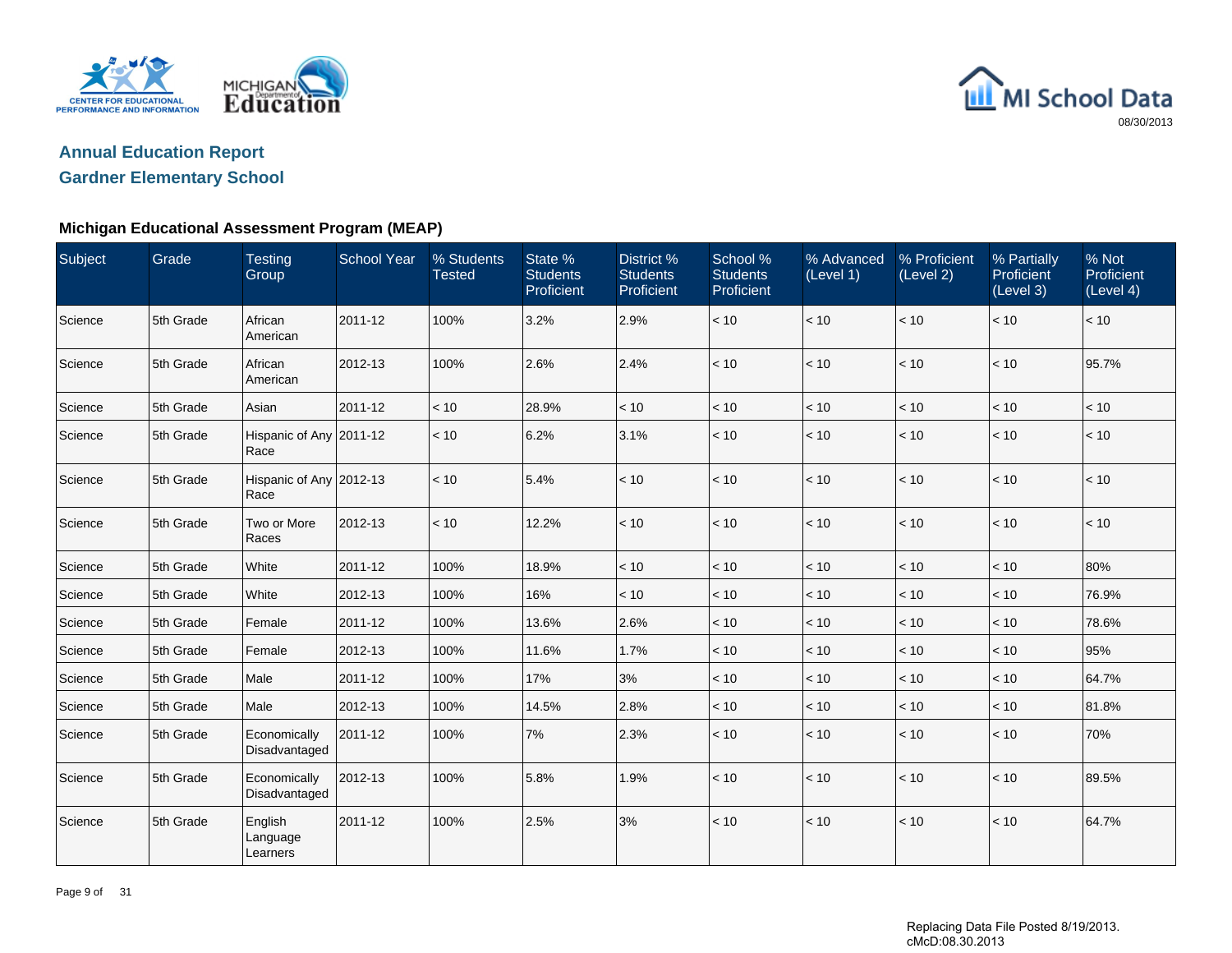



| Subject | Grade     | <b>Testing</b><br><b>Group</b>       | School Year | % Students<br>Tested | State %<br><b>Students</b><br>Proficient | District %<br><b>Students</b><br>Proficient | School %<br><b>Students</b><br>Proficient | % Advanced<br>(Level 1) | % Proficient<br>(Level 2) | % Partially<br>Proficient<br>(Level 3) | % Not<br>Proficient<br>(Level 4) |
|---------|-----------|--------------------------------------|-------------|----------------------|------------------------------------------|---------------------------------------------|-------------------------------------------|-------------------------|---------------------------|----------------------------------------|----------------------------------|
| Science | 5th Grade | English<br>Language<br>Learners      | 2012-13     | 100%                 | 1.4%                                     | < 10                                        | < 10                                      | < 10                    | < 10                      | < 10                                   | 73.7%                            |
| Science | 5th Grade | Students With<br><b>Disabilities</b> | 2011-12     | $\vert$ < 10         | 5.5%                                     | 1.7%                                        | < 10                                      | < 10                    | < 10                      | < 10                                   | $\leq 10$                        |
| Science | 5th Grade | Students With<br><b>Disabilities</b> | 2012-13     | l< 10                | 4.1%                                     | < 10                                        | < 10                                      | < 10                    | < 10                      | < 10                                   | $\leq 10$                        |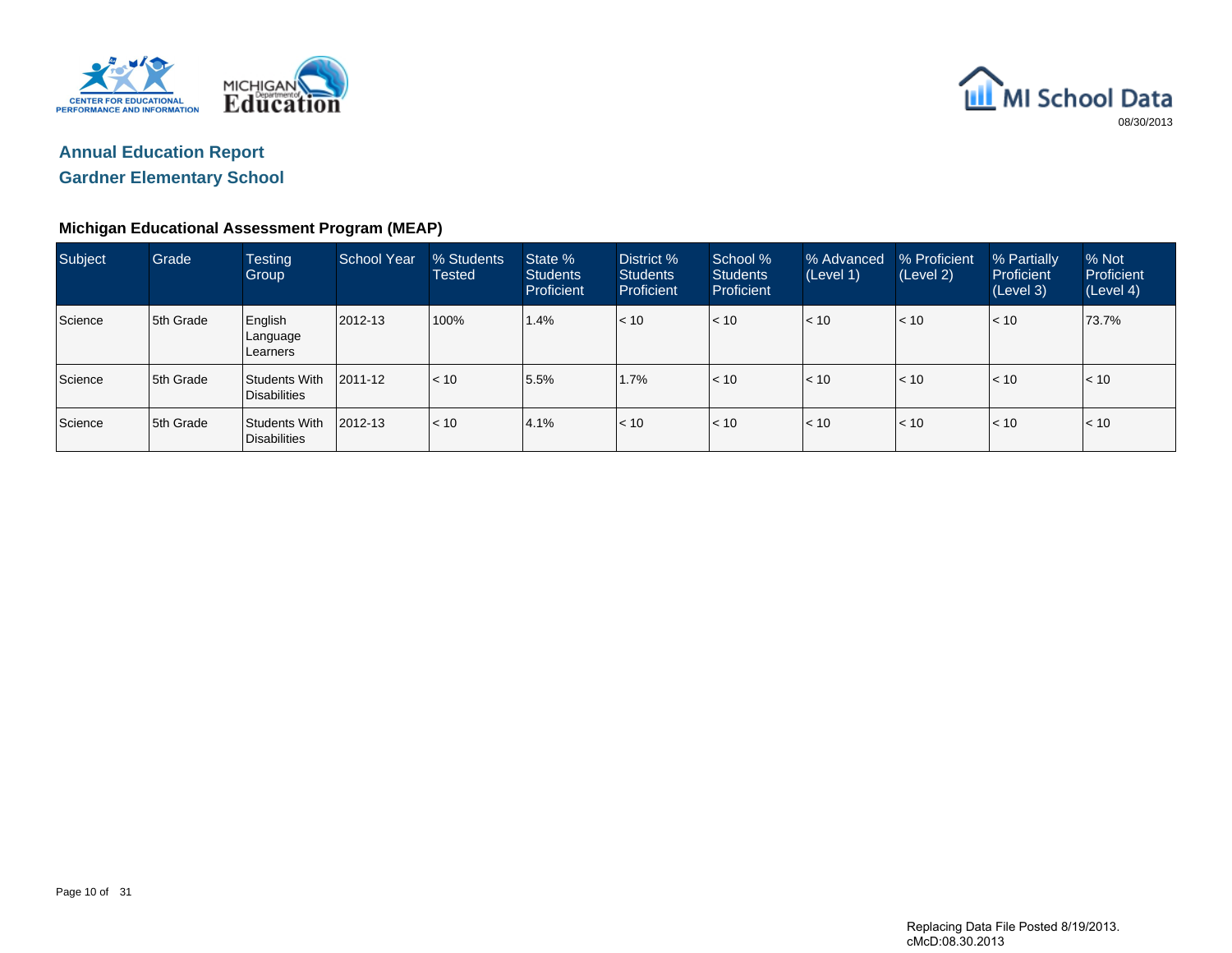



#### **Michigan Merit Examination (MME)**

| Subject            | Grade | <b>Testing</b><br><b>Group</b> | <b>School Year</b> | % Students<br><b>Tested</b> | State %<br><b>Students</b><br>Proficient | District %<br><b>Students</b><br>Proficient | School %<br><b>Students</b><br>Proficient | % Advanced   % Proficient<br>(Level 1) | (Level 2) | % Partially<br>Proficient<br>(Level 3) | % Not<br>Proficient<br>(Level 4) |
|--------------------|-------|--------------------------------|--------------------|-----------------------------|------------------------------------------|---------------------------------------------|-------------------------------------------|----------------------------------------|-----------|----------------------------------------|----------------------------------|
| No Data to Display |       |                                |                    |                             |                                          |                                             |                                           |                                        |           |                                        |                                  |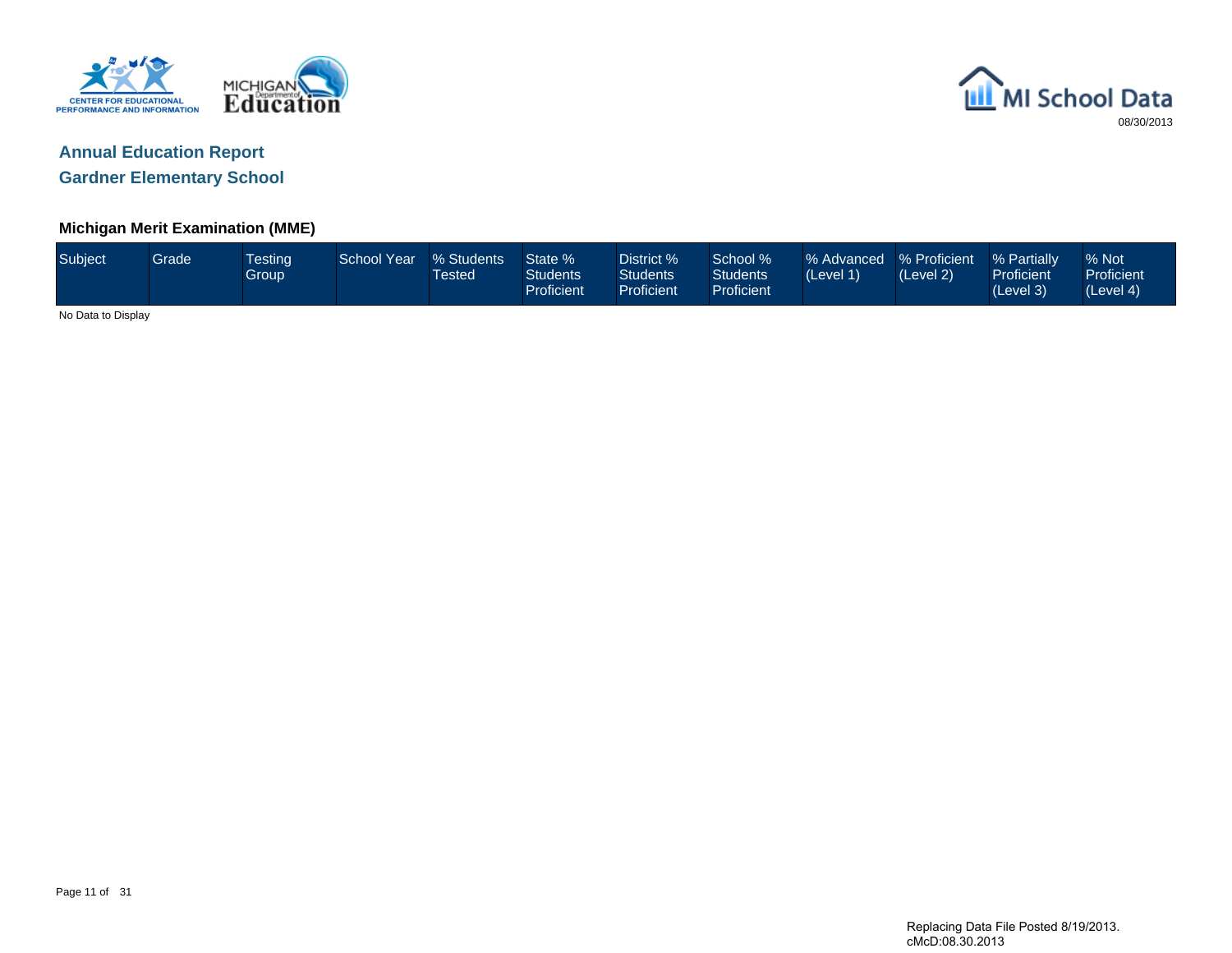



#### **Michigan Educational Assessment Program Access (MEAP - Access)**

| Subject            | Grade | Testing Group School Year | % Students<br>Tested <sup>1</sup> | State %<br><b>Students</b><br><b>Proficient</b> | District %<br><b>Students</b><br>Proficient | School %<br><b>Students</b><br><b>Proficient</b> | % Exceeded | % Met | % Progressing |
|--------------------|-------|---------------------------|-----------------------------------|-------------------------------------------------|---------------------------------------------|--------------------------------------------------|------------|-------|---------------|
| No Data to Display |       |                           |                                   |                                                 |                                             |                                                  |            |       |               |

Page 12 of 31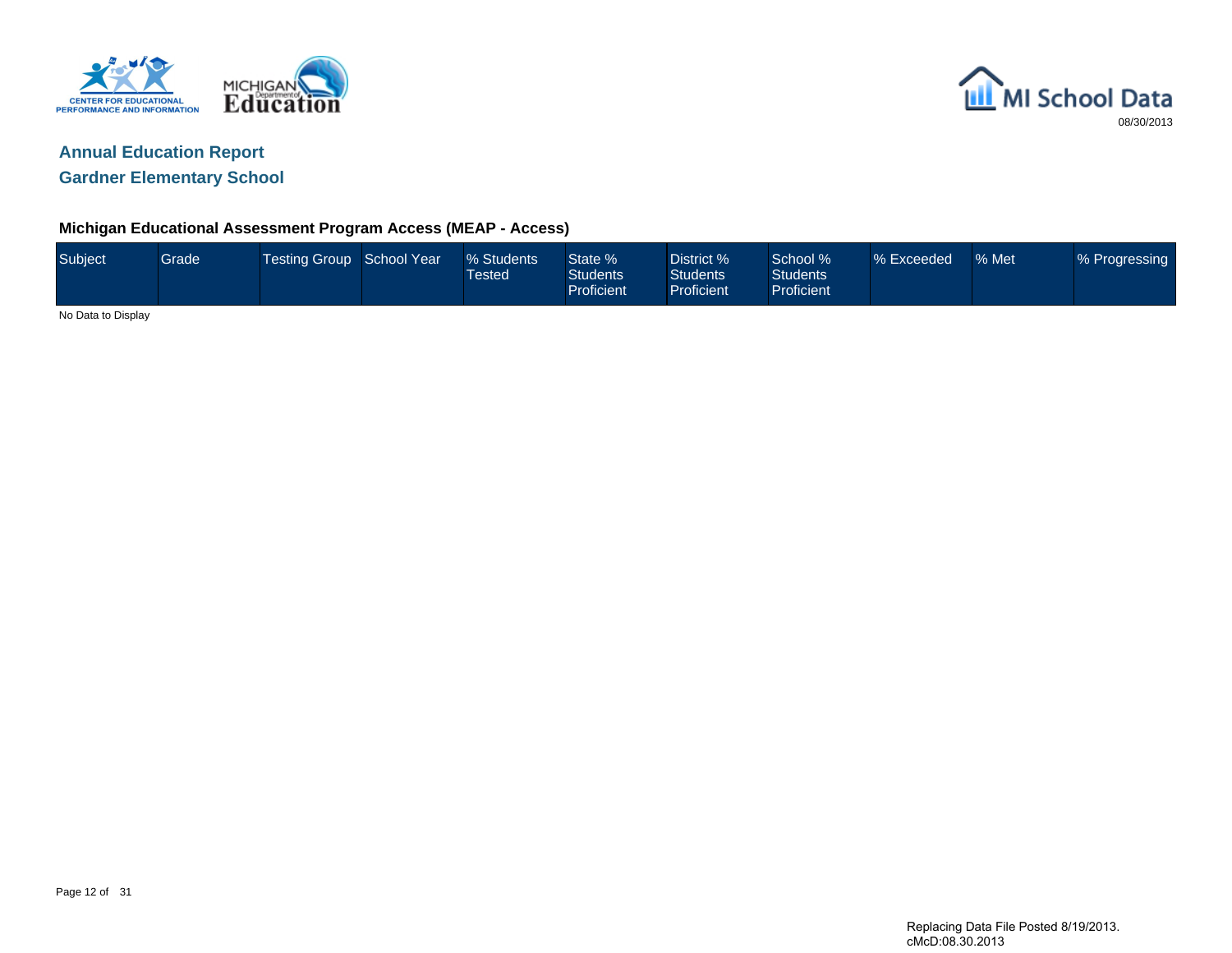



### **MI-Access Functional Independence**

| Subject            | Grade | Testing Group School Year | % Students<br>Tested | State %<br><b>Students</b><br><b>Proficient</b> | District %<br><b>Students</b><br><b>Proficient</b> | School %<br><b>Students</b><br>Proficient | % Surpassed<br>(Level 1) | % Attained<br>(Level 2) | % Emerging<br>(Level 3) |
|--------------------|-------|---------------------------|----------------------|-------------------------------------------------|----------------------------------------------------|-------------------------------------------|--------------------------|-------------------------|-------------------------|
| No Data to Display |       |                           |                      |                                                 |                                                    |                                           |                          |                         |                         |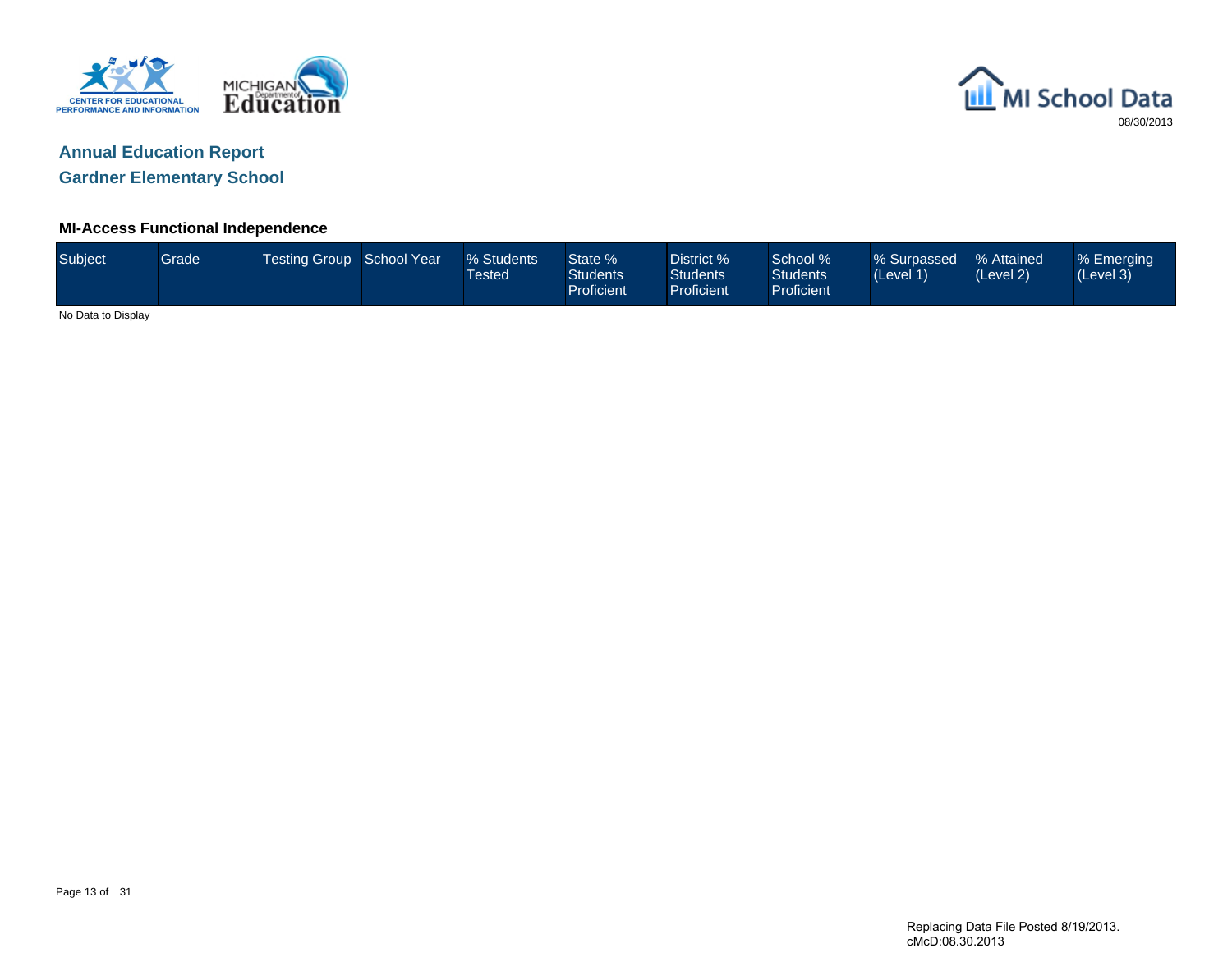



# **Annual Education Report**

**Gardner Elementary School**

### **MI-Access Supported Independence**

| Subject            | Grade | Testing Group School Year | % Students<br><b>Tested</b> | State %<br><b>Students</b><br>Proficient | District %<br><b>Students</b><br><b>Proficient</b> | School %<br><b>Students</b><br>Proficient | % Surpassed<br>(Level 1) | % Attained<br>(Level 2) | % Emerging<br>(Level 3) |
|--------------------|-------|---------------------------|-----------------------------|------------------------------------------|----------------------------------------------------|-------------------------------------------|--------------------------|-------------------------|-------------------------|
| No Data to Display |       |                           |                             |                                          |                                                    |                                           |                          |                         |                         |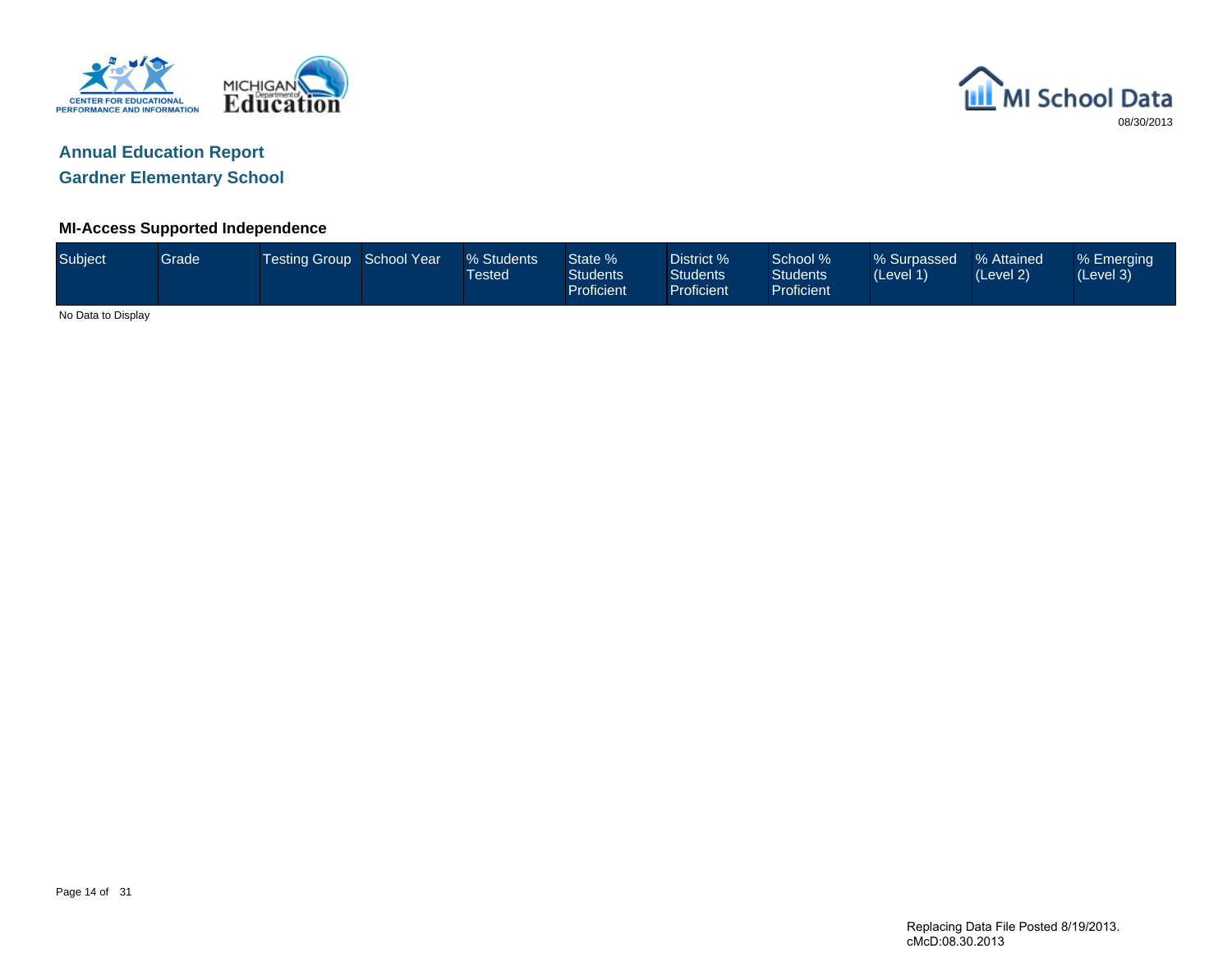



#### **MI-Access Participation**

| Subject <sup>1</sup> | Grade | Testing Group School Year \ | % Students<br>Tested <sup>1</sup> | State %<br><b>Students</b><br>Proficient | District %<br><b>Students</b><br>Proficient | School %<br>Students<br><b>Proficient</b> | % Surpassed<br>(Level 1) | % Attained<br>(Level 2) | % Emerging<br>(Level 3) |
|----------------------|-------|-----------------------------|-----------------------------------|------------------------------------------|---------------------------------------------|-------------------------------------------|--------------------------|-------------------------|-------------------------|
| No Data to Display   |       |                             |                                   |                                          |                                             |                                           |                          |                         |                         |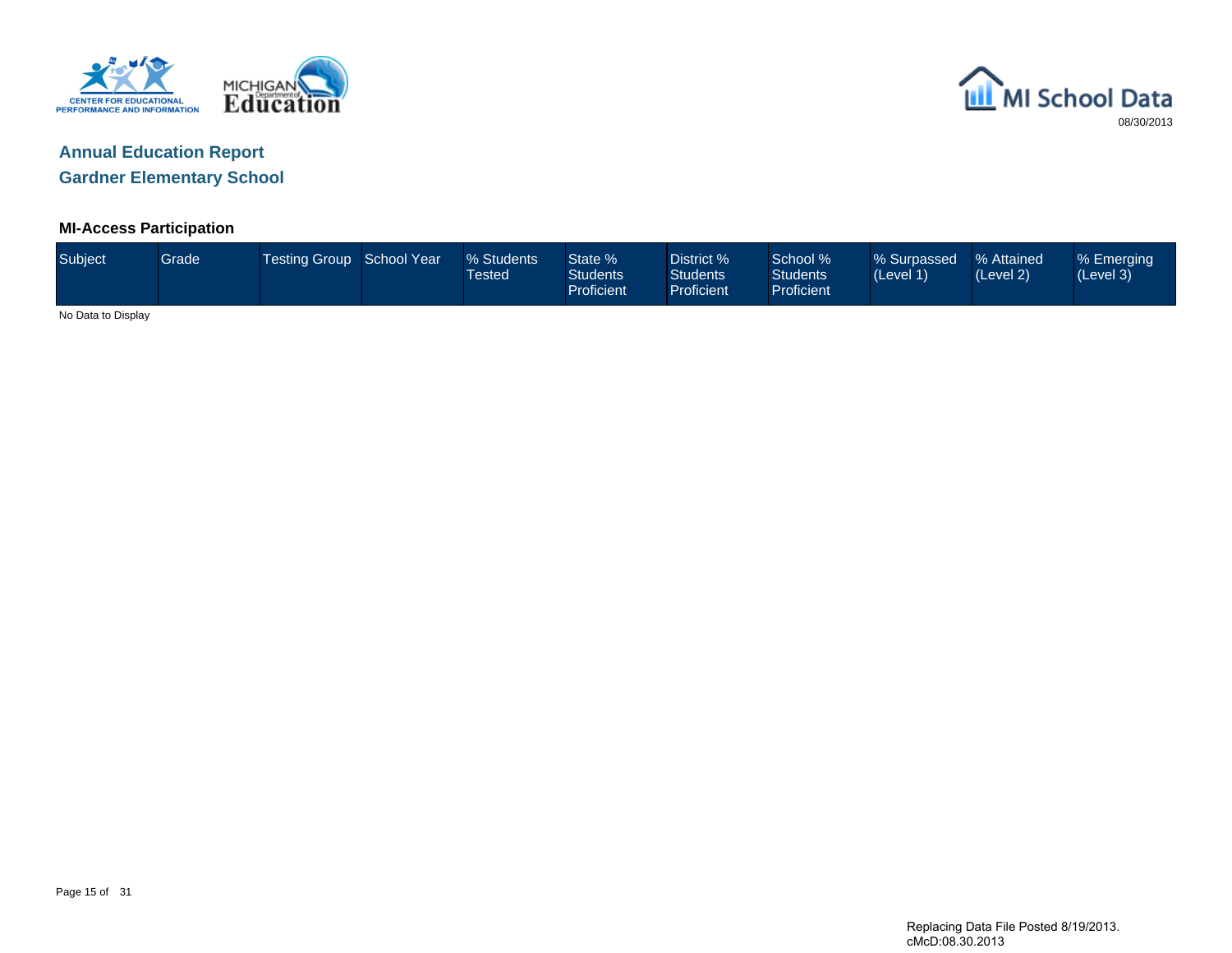





| <b>Testing Group</b>                         | Location        | Subject            | % Tested Total(Goal<br>95%) | % Proficient for<br>Accountability* |
|----------------------------------------------|-----------------|--------------------|-----------------------------|-------------------------------------|
| <b>All Students</b>                          | Statewide       | <b>Mathematics</b> | 98.7%                       | 58.2%                               |
| Bottom 30%                                   | Statewide       | <b>Mathematics</b> |                             | 11.2%                               |
| African American                             | Statewide       | Mathematics        | 96.9%                       | 32.7%                               |
| American Indian                              | Statewide       | <b>Mathematics</b> | 98.5%                       | 48.4%                               |
| Asian                                        | Statewide       | Mathematics        | 99.4%                       | 81.5%                               |
| Hispanic of Any Race                         | Statewide       | <b>Mathematics</b> | 98.6%                       | 45.9%                               |
| Native Hawaiian or Other<br>Pacific Islander | Statewide       | <b>Mathematics</b> | 97.4%                       | 64.9%                               |
| Two or More Races                            | Statewide       | <b>Mathematics</b> | 99.2%                       | 55.9%                               |
| White                                        | Statewide       | <b>Mathematics</b> | 99.2%                       | 64.4%                               |
| Economically Disadvantaged                   | Statewide       | <b>Mathematics</b> | 98.2%                       | 43.7%                               |
| English Language Learners                    | Statewide       | <b>Mathematics</b> | 98.9%                       | 36.9%                               |
| <b>Students With Disabilities</b>            | Statewide       | <b>Mathematics</b> | 97.8%                       | 32.5%                               |
| <b>All Students</b>                          | <b>District</b> | <b>Mathematics</b> | 96.3%                       | 37.1%                               |
| Bottom 30%                                   | <b>District</b> | <b>Mathematics</b> |                             | 7.1%                                |
| African American                             | <b>District</b> | <b>Mathematics</b> | 96.2%                       | 35.5%                               |
| American Indian                              | <b>District</b> | <b>Mathematics</b> | 93.9%                       | 31.4%                               |
| Asian                                        | District        | <b>Mathematics</b> | 98.8%                       | 62.5%                               |
| Hispanic of Any Race                         | <b>District</b> | <b>Mathematics</b> | 96.9%                       | 44.5%                               |
| Native Hawaiian or Other<br>Pacific Islander | <b>District</b> | <b>Mathematics</b> | 100%                        | 0%                                  |
| Two or More Races                            | District        | <b>Mathematics</b> | 94.1%                       | 29.5%                               |
| White                                        | <b>District</b> | <b>Mathematics</b> | 96.2%                       | 39.8%                               |
| Economically Disadvantaged   District        |                 | <b>Mathematics</b> | 96.5%                       | 35.5%                               |
| English Language Learners                    | <b>District</b> | Mathematics        | 97.6%                       | 46.2%                               |
| <b>Students With Disabilities</b>            | <b>District</b> | Mathematics        | 92.2%                       | 28.3%                               |
| <b>All Students</b>                          | School          | <b>Mathematics</b> | 99.2%                       | 41%                                 |
| Bottom 30%                                   | School          | Mathematics        |                             | 5.4%                                |
| African American                             | School          | Mathematics        | 100%                        | 30.5%                               |
| Asian                                        | School          | <b>Mathematics</b> | 100%                        | 0%                                  |
| Hispanic of Any Race                         | School          | Mathematics        | 100%                        | 54.6%                               |
| Two or More Races                            | School          | Mathematics        |                             | $0\%$                               |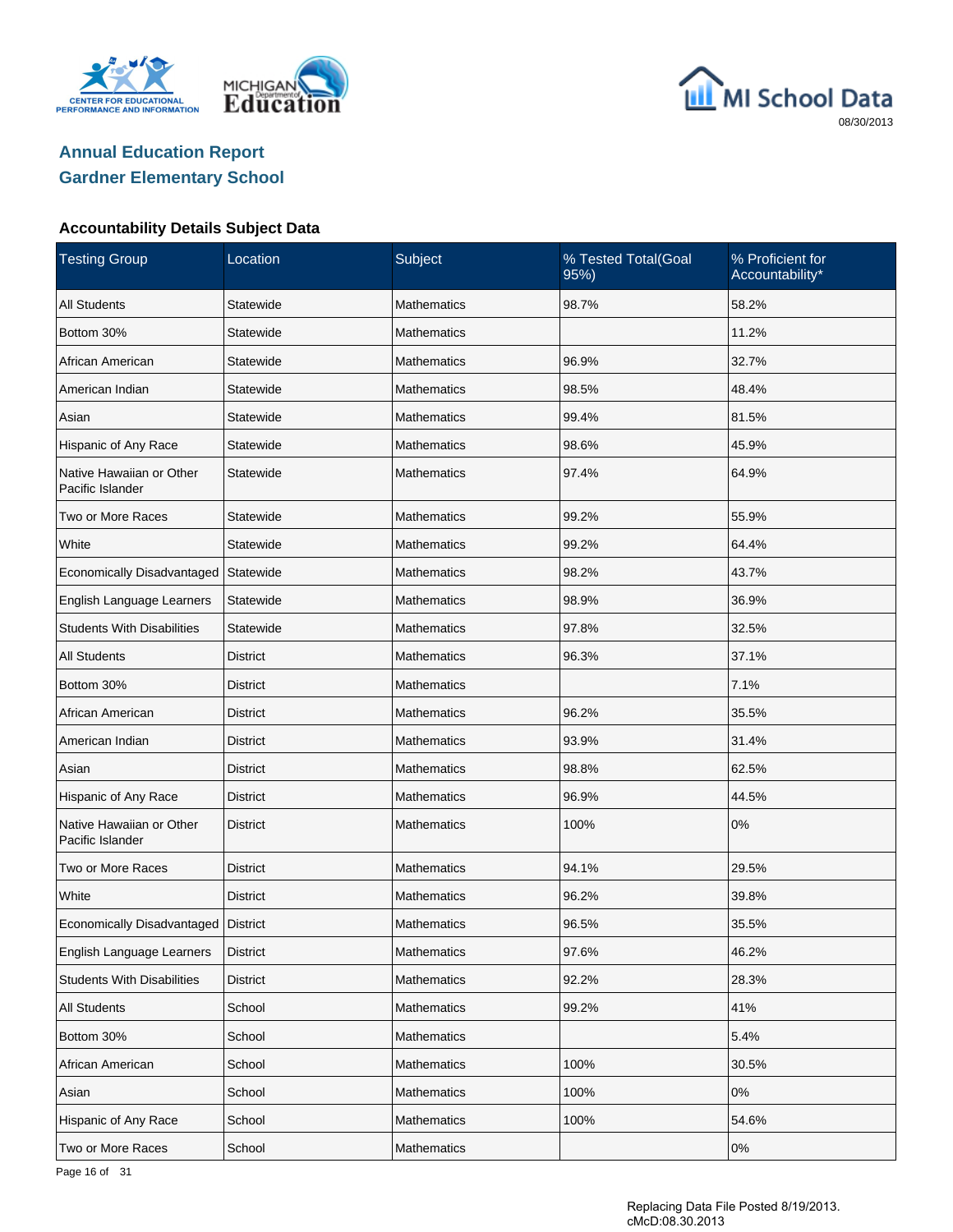





| <b>Testing Group</b>                         | Location        | Subject            | % Tested Total(Goal<br>95%) | % Proficient for<br>Accountability* |
|----------------------------------------------|-----------------|--------------------|-----------------------------|-------------------------------------|
| White                                        | School          | <b>Mathematics</b> | 100%                        | 54.2%                               |
| Economically Disadvantaged                   | School          | <b>Mathematics</b> | 99.1%                       | 38.4%                               |
| English Language Learners                    | School          | <b>Mathematics</b> | 97.8%                       | 48.4%                               |
| <b>Students With Disabilities</b>            | School          | <b>Mathematics</b> | 92.3%                       | 26.3%                               |
| <b>All Students</b>                          | Statewide       | Reading            | 99%                         | 83.1%                               |
| Bottom 30%                                   | Statewide       | Reading            |                             | 51.3%                               |
| African American                             | Statewide       | Reading            | 97.3%                       | 67.9%                               |
| American Indian                              | Statewide       | Reading            | 98.8%                       | 79.7%                               |
| Asian                                        | Statewide       | Reading            | 100.3%                      | 90.1%                               |
| Hispanic of Any Race                         | Statewide       | Reading            | 99.2%                       | 77%                                 |
| Native Hawaiian or Other<br>Pacific Islander | Statewide       | Reading            | 97.4%                       | 85.7%                               |
| Two or More Races                            | Statewide       | Reading            | 99.4%                       | 83.6%                               |
| White                                        | Statewide       | Reading            | 99.4%                       | 86.9%                               |
| Economically Disadvantaged                   | Statewide       | Reading            | 98.6%                       | 74.8%                               |
| English Language Learners                    | Statewide       | Reading            | 100.5%                      | 62.4%                               |
| <b>Students With Disabilities</b>            | Statewide       | Reading            | 98.1%                       | 51.8%                               |
| <b>All Students</b>                          | <b>District</b> | Reading            | 96.8%                       | 67.4%                               |
| Bottom 30%                                   | District        | Reading            |                             | 16.8%                               |
| African American                             | <b>District</b> | Reading            | 96.9%                       | 66.5%                               |
| American Indian                              | District        | Reading            | 95.5%                       | 74.5%                               |
| Asian                                        | <b>District</b> | Reading            | 88.5%                       | 78.8%                               |
| Hispanic of Any Race                         | District        | Reading            | 97.3%                       | 71.4%                               |
| Native Hawaiian or Other<br>Pacific Islander | District        | Reading            | 100%                        | 100%                                |
| Two or More Races                            | <b>District</b> | Reading            | 94.1%                       | 68.9%                               |
| White                                        | <b>District</b> | Reading            | 96.2%                       | 69%                                 |
| Economically Disadvantaged                   | <b>District</b> | Reading            | 96.9%                       | 66%                                 |
| English Language Learners                    | <b>District</b> | Reading            | 96.8%                       | 72%                                 |
| <b>Students With Disabilities</b>            | <b>District</b> | Reading            | 92.7%                       | 40.9%                               |
| All Students                                 | School          | Reading            | 99.2%                       | 72.4%                               |
| Bottom 30%                                   | School          | Reading            |                             | 10.8%                               |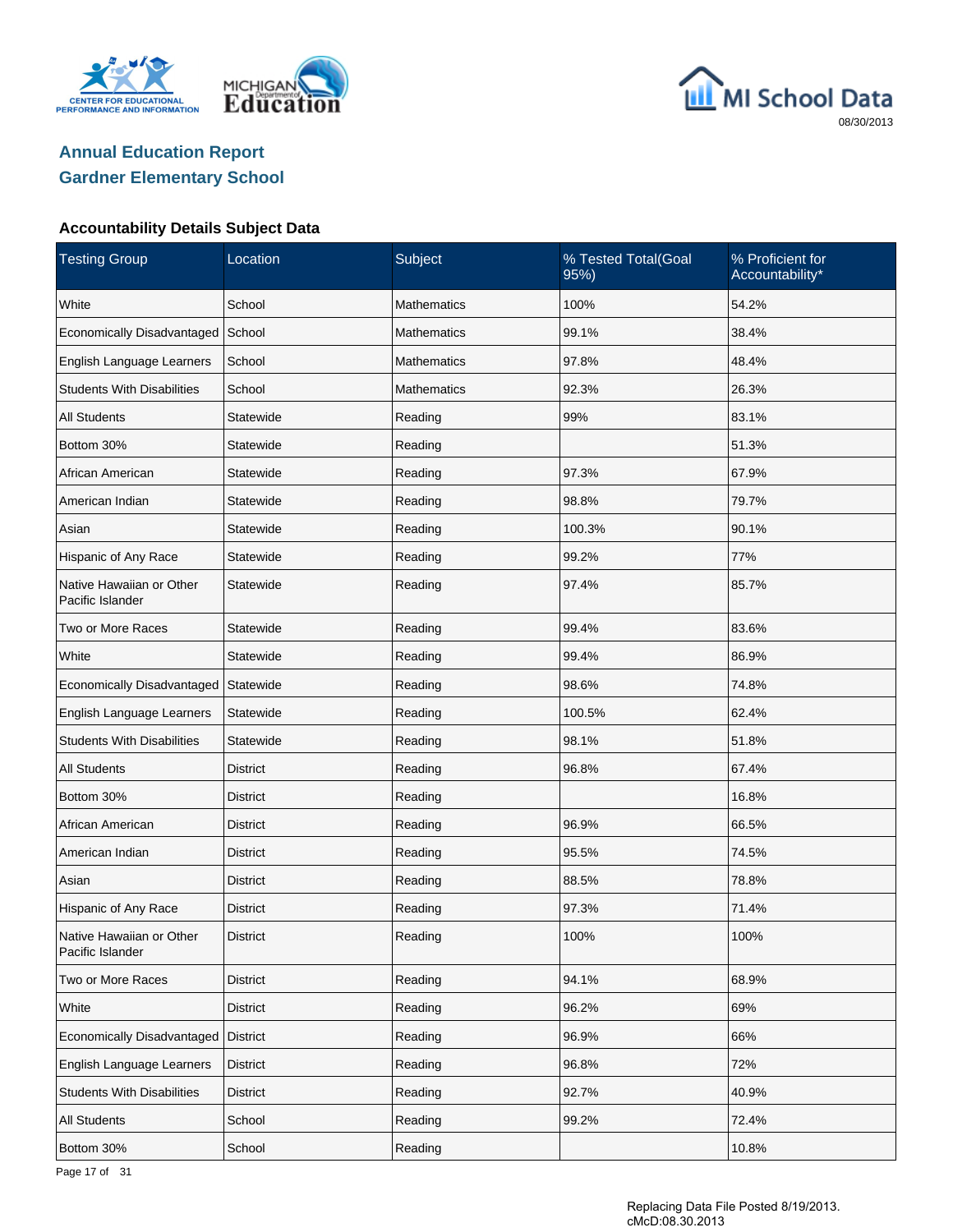





#### **Accountability Details Subject Data**

| <b>Testing Group</b>                         | Location        | Subject | % Tested Total(Goal<br>95%) | % Proficient for<br>Accountability* |
|----------------------------------------------|-----------------|---------|-----------------------------|-------------------------------------|
| African American                             | School          | Reading | 100%                        | 75.9%                               |
| Asian                                        | School          | Reading | 100%                        | 66.7%                               |
| Hispanic of Any Race                         | School          | Reading | 100%                        | 69.2%                               |
| Two or More Races                            | School          | Reading |                             | 0%                                  |
| White                                        | School          | Reading | 100%                        | 70.8%                               |
| Economically Disadvantaged                   | School          | Reading | 99.1%                       | 71.4%                               |
| English Language Learners                    | School          | Reading | 97.8%                       | 68.8%                               |
| <b>Students With Disabilities</b>            | School          | Reading | 92.3%                       | 66.7%                               |
| <b>All Students</b>                          | Statewide       | Science | 97.9%                       | 38.6%                               |
| Bottom 30%                                   | Statewide       | Science |                             | 1%                                  |
| African American                             | Statewide       | Science | 94.8%                       | 12.8%                               |
| American Indian                              | Statewide       | Science | 97.5%                       | 29.4%                               |
| Asian                                        | Statewide       | Science | 99.1%                       | 57.4%                               |
| Hispanic of Any Race                         | Statewide       | Science | 97.9%                       | 22.9%                               |
| Native Hawaiian or Other<br>Pacific Islander | Statewide       | Science | 93.7%                       | 49.2%                               |
| Two or More Races                            | Statewide       | Science | 98.7%                       | 35.7%                               |
| White                                        | Statewide       | Science | 98.7%                       | 45%                                 |
| Economically Disadvantaged                   | Statewide       | Science | 97%                         | 22.9%                               |
| English Language Learners                    | Statewide       | Science | 98%                         | 7.6%                                |
| <b>Students With Disabilities</b>            | Statewide       | Science | 96.5%                       | 15.1%                               |
| <b>All Students</b>                          | District        | Science | 94.1%                       | 11.7%                               |
| Bottom 30%                                   | District        | Science |                             | 0.6%                                |
| African American                             | <b>District</b> | Science | 94.2%                       | 11.3%                               |
| American Indian                              | <b>District</b> | Science | 95.2%                       | 14.3%                               |
| Asian                                        | <b>District</b> | Science | 98%                         | 33.6%                               |
| Hispanic of Any Race                         | <b>District</b> | Science | 92.8%                       | 11.8%                               |
| Native Hawaiian or Other<br>Pacific Islander | <b>District</b> | Science | 100%                        | $0\%$                               |
| Two or More Races                            | <b>District</b> | Science | 100%                        | 9.1%                                |
| White                                        | <b>District</b> | Science | 94.8%                       | 13.6%                               |
| Economically Disadvantaged                   | <b>District</b> | Science | 94.3%                       | 10%                                 |

Page 18 of 31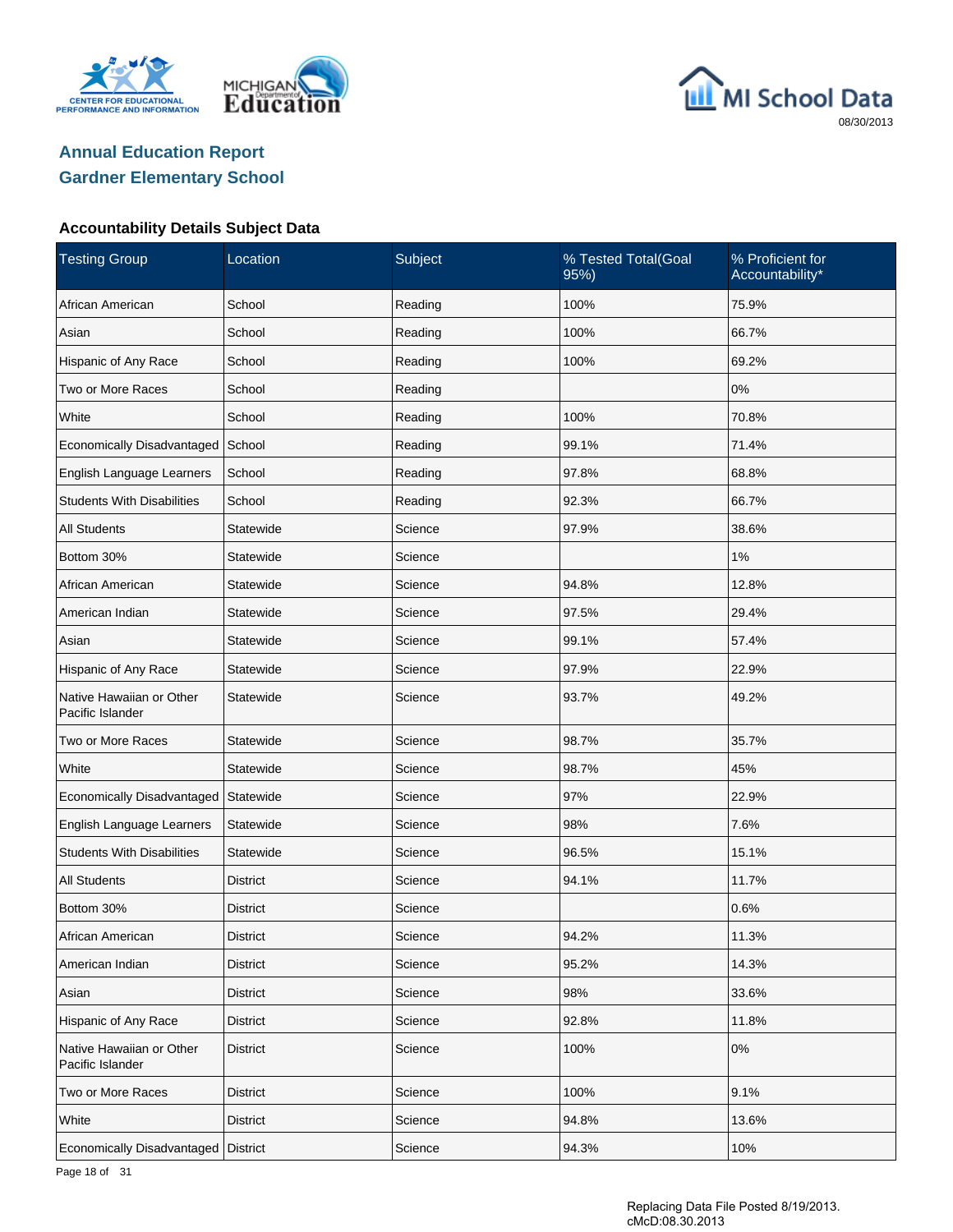





| <b>Testing Group</b>                         | Location        | Subject               | % Tested Total(Goal<br>95%) | % Proficient for<br>Accountability* |  |
|----------------------------------------------|-----------------|-----------------------|-----------------------------|-------------------------------------|--|
| English Language Learners                    | <b>District</b> | Science               | 94.6%                       | 13.4%                               |  |
| <b>Students With Disabilities</b>            | <b>District</b> | Science               | 86.4%                       | 9.1%                                |  |
| <b>All Students</b>                          | School          | Science               | 97.6%                       | 0%                                  |  |
| Bottom 30%                                   | School          | Science               |                             | 0%                                  |  |
| African American                             | School          | Science               | 100%                        | 0%                                  |  |
| Hispanic of Any Race                         | School          | Science               | 100%                        | 0%                                  |  |
| Two or More Races                            | School          | Science               |                             | 0%                                  |  |
| White                                        | School          | Science               | 100%                        | 0%                                  |  |
| Economically Disadvantaged                   | School          | Science               | 97.4%                       | 0%                                  |  |
| English Language Learners                    | School          | Science               | 95%                         | 0%                                  |  |
| <b>Students With Disabilities</b>            | School          | Science               | 83.3%                       | 0%                                  |  |
| <b>All Students</b>                          | Statewide       | <b>Social Studies</b> | 96.7%                       | 57.5%                               |  |
| Bottom 30%                                   | Statewide       | <b>Social Studies</b> |                             | 8.8%                                |  |
| African American                             | Statewide       | <b>Social Studies</b> | 92.4%                       | 27.9%                               |  |
| American Indian                              | Statewide       | <b>Social Studies</b> | 95.9%                       | 52.3%                               |  |
| Asian                                        | Statewide       | <b>Social Studies</b> | 99%                         | 73.6%                               |  |
| Hispanic of Any Race                         | Statewide       | <b>Social Studies</b> | 96.1%                       | 43%                                 |  |
| Native Hawaiian or Other<br>Pacific Islander | Statewide       | <b>Social Studies</b> | 93.2%                       | 59.7%                               |  |
| Two or More Races                            | Statewide       | <b>Social Studies</b> | 97.6%                       | 53.5%                               |  |
| White                                        | Statewide       | <b>Social Studies</b> | 98%                         | 64.7%                               |  |
| Economically Disadvantaged                   | Statewide       | <b>Social Studies</b> | 95.1%                       | 40.3%                               |  |
| English Language Learners                    | Statewide       | <b>Social Studies</b> | 96.4%                       | 19.6%                               |  |
| <b>Students With Disabilities</b>            | Statewide       | <b>Social Studies</b> | 91.9%                       | 22.3%                               |  |
| All Students                                 | <b>District</b> | <b>Social Studies</b> | 88.6%                       | 22.6%                               |  |
| Bottom 30%                                   | <b>District</b> | <b>Social Studies</b> |                             | 0%                                  |  |
| African American                             | <b>District</b> | Social Studies        | 88.5%                       | 21.4%                               |  |
| American Indian                              | <b>District</b> | <b>Social Studies</b> | 90.9%                       | 33.3%                               |  |
| Asian                                        | <b>District</b> | Social Studies        | 97.6%                       | 48.4%                               |  |
| Hispanic of Any Race                         | <b>District</b> | <b>Social Studies</b> | 88.7%                       | 28.8%                               |  |
| Native Hawaiian or Other<br>Pacific Islander | <b>District</b> | <b>Social Studies</b> | 100%                        | 0%                                  |  |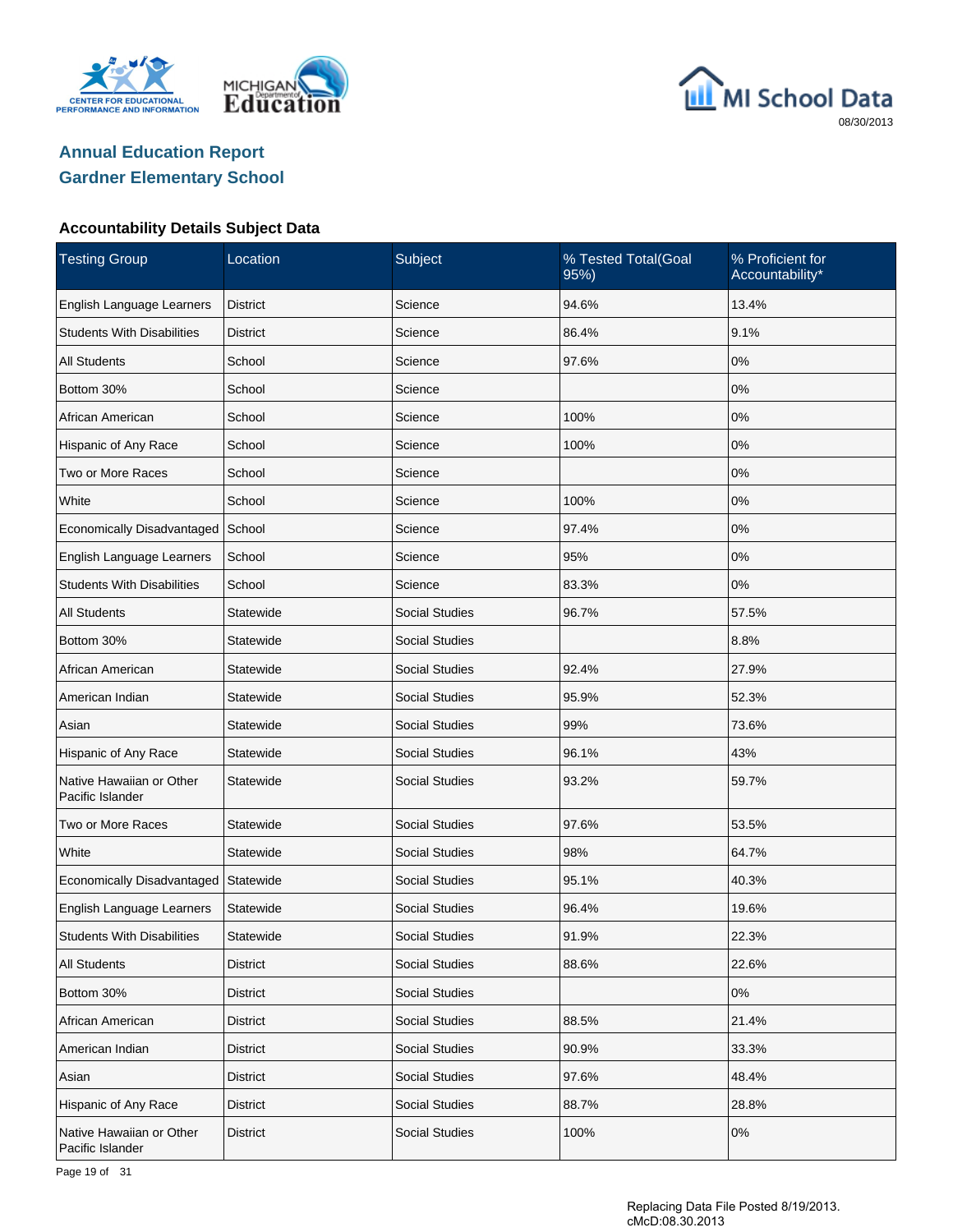





| <b>Testing Group</b>                         | Location        | Subject               | % Tested Total(Goal<br>95%) | % Proficient for<br>Accountability* |
|----------------------------------------------|-----------------|-----------------------|-----------------------------|-------------------------------------|
| Two or More Races                            | <b>District</b> | <b>Social Studies</b> | 85.7%                       | 31.6%                               |
| White                                        | <b>District</b> | <b>Social Studies</b> | 88.5%                       | 22.5%                               |
| Economically Disadvantaged                   | <b>District</b> | <b>Social Studies</b> | 88.2%                       | 19.6%                               |
| English Language Learners                    | <b>District</b> | <b>Social Studies</b> | 90.8%                       | 30.5%                               |
| <b>Students With Disabilities</b>            | <b>District</b> | <b>Social Studies</b> | 71.2%                       | 4.4%                                |
| <b>All Students</b>                          | Statewide       | Writing               | 98.2%                       | 69.4%                               |
| Bottom 30%                                   | Statewide       | Writing               |                             | 21.9%                               |
| African American                             | Statewide       | Writing               | 95.6%                       | 48.8%                               |
| American Indian                              | Statewide       | Writing               | 97.7%                       | 61.6%                               |
| Asian                                        | Statewide       | Writing               | 98.9%                       | 82.9%                               |
| Hispanic of Any Race                         | Statewide       | Writing               | 98%                         | 59.7%                               |
| Native Hawaiian or Other<br>Pacific Islander | Statewide       | Writing               | 94.5%                       | 74.4%                               |
| Two or More Races                            | Statewide       | Writing               | 98.9%                       | 68.5%                               |
| White                                        | Statewide       | Writing               | 98.9%                       | 74.3%                               |
| Economically Disadvantaged                   | Statewide       | Writing               | 97.3%                       | 55.7%                               |
| English Language Learners                    | Statewide       | Writing               | 97.3%                       | 42.1%                               |
| <b>Students With Disabilities</b>            | Statewide       | Writing               | 96.6%                       | 27.9%                               |
| <b>All Students</b>                          | District        | Writing               | 95.1%                       | 43.4%                               |
| Bottom 30%                                   | District        | Writing               |                             | 0%                                  |
| African American                             | District        | Writing               | 95.4%                       | 42.4%                               |
| American Indian                              | District        | Writing               | 97.2%                       | 59.4%                               |
| Asian                                        | District        | Writing               | 87.6%                       | 62.1%                               |
| Hispanic of Any Race                         | District        | Writing               | 93.8%                       | 49.6%                               |
| Native Hawaiian or Other<br>Pacific Islander | <b>District</b> | Writing               | 100%                        | 0%                                  |
| Two or More Races                            | <b>District</b> | Writing               | 100%                        | 38.5%                               |
| White                                        | District        | Writing               | 94.3%                       | 37.4%                               |
| Economically Disadvantaged                   | <b>District</b> | Writing               | 95.3%                       | 40.3%                               |
| English Language Learners                    | District        | Writing               | 94.7%                       | 50.7%                               |
| <b>Students With Disabilities</b>            | District        | Writing               | 86.8%                       | 16.6%                               |
| All Students                                 | School          | Writing               | 100%                        | 0%                                  |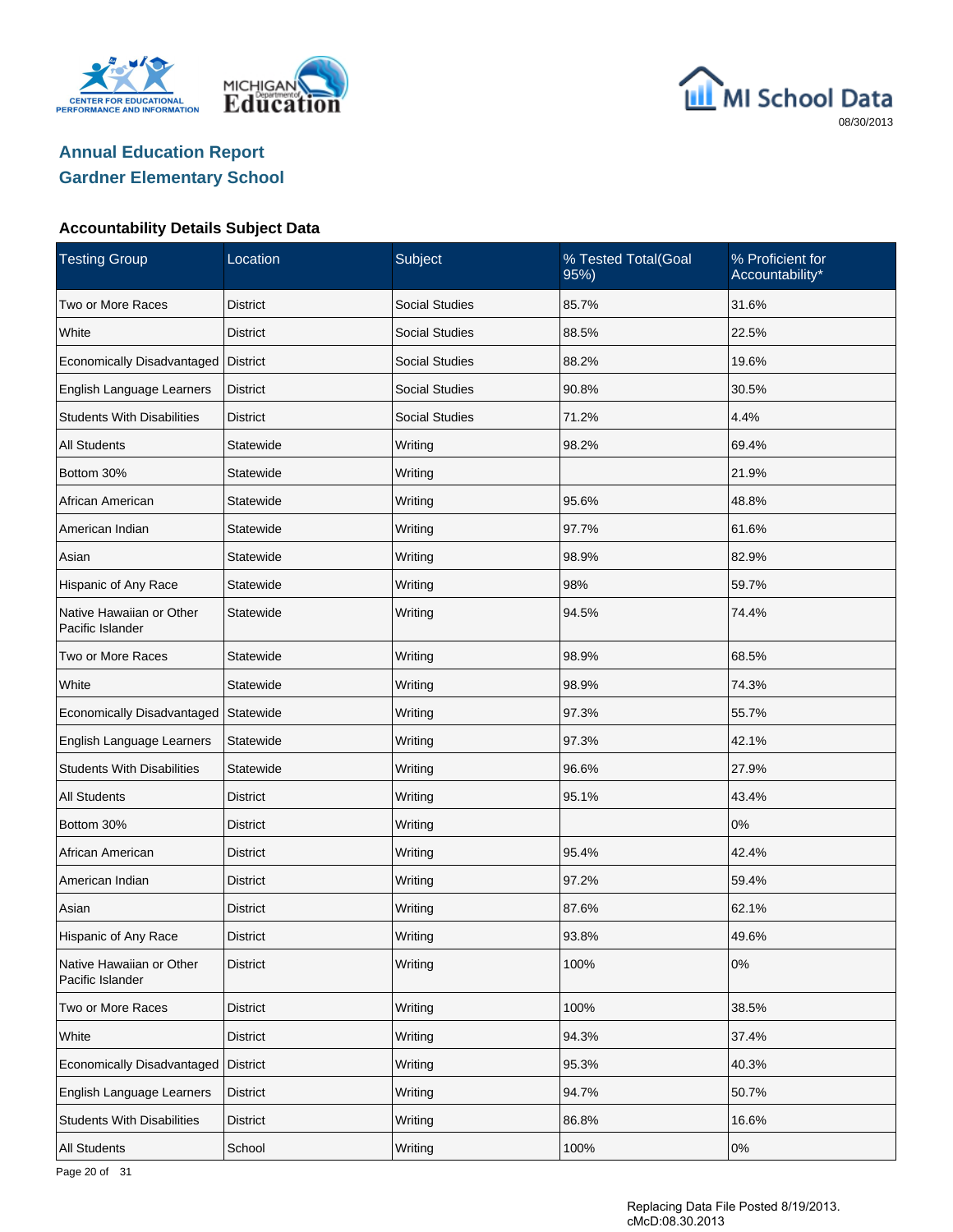





| <b>Testing Group</b>              | Location | Subject | % Tested Total(Goal<br>95% | % Proficient for<br>Accountability* |
|-----------------------------------|----------|---------|----------------------------|-------------------------------------|
| Bottom 30%                        | School   | Writing |                            | 0%                                  |
| African American                  | School   | Writing | 100%                       | 0%                                  |
| Asian                             | School   | Writing |                            | 0%                                  |
| Hispanic of Any Race              | School   | Writing | 100%                       |                                     |
| White                             | School   | Writing | 100%                       | 0%                                  |
| Economically Disadvantaged        | School   | Writing | 100%                       | 0%                                  |
| English Language Learners         | School   | Writing | 100%                       | 0%                                  |
| <b>Students With Disabilities</b> | School   | Writing | 100%                       | 0%                                  |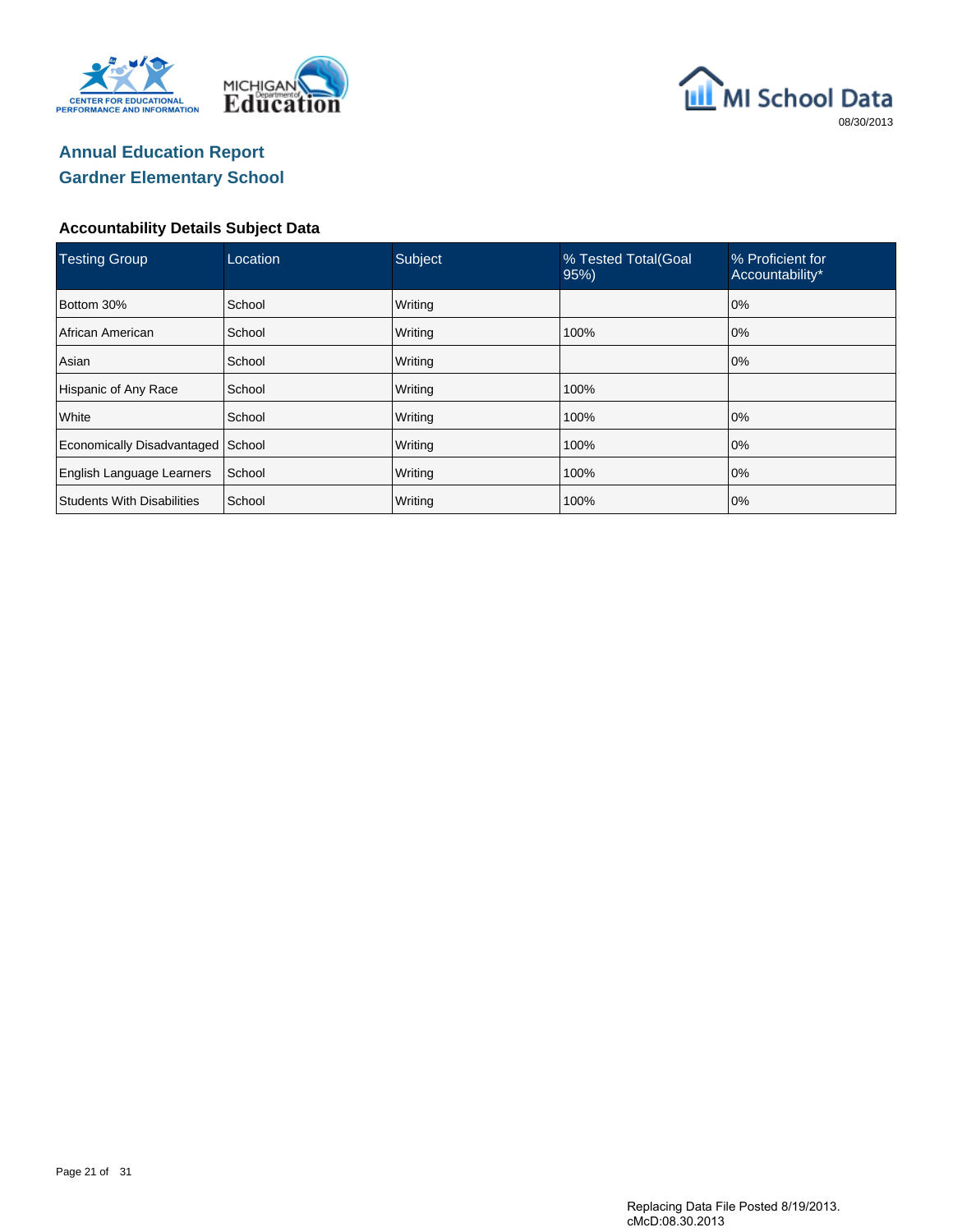





#### **Accountability Details Graduation Data**

| <b>Testing Group</b>                      | Location        | Accountability Scorecard Completion Rate<br>(High Schools only)<br>(Goal 80%) |
|-------------------------------------------|-----------------|-------------------------------------------------------------------------------|
| <b>All Students</b>                       | Statewide       | 76.2%                                                                         |
| African American                          | Statewide       | 59.9%                                                                         |
| American Indian                           | Statewide       | 66.4%                                                                         |
| Asian                                     | Statewide       | 87.4%                                                                         |
| Hispanic of Any Race                      | Statewide       | 64.3%                                                                         |
| Migrant                                   | Statewide       | 68.3%                                                                         |
| Native Hawaiian or Other Pacific Islander | Statewide       | 73.2%                                                                         |
| Two or More Races                         | Statewide       | 73.5%                                                                         |
| White                                     | Statewide       | 81.5%                                                                         |
| Female                                    | Statewide       | 80.8%                                                                         |
| Male                                      | Statewide       | 72%                                                                           |
| Economically Disadvantaged                | Statewide       | 64%                                                                           |
| English Language Learners                 | Statewide       | 63.1%                                                                         |
| <b>Students With Disabilities</b>         | Statewide       | 53.5%                                                                         |
| <b>Homeless</b>                           | Statewide       | 53.8%                                                                         |
| <b>All Students</b>                       | <b>District</b> | 64.7%                                                                         |
| African American                          | <b>District</b> | 65.5%                                                                         |
| Asian                                     | <b>District</b> | 68.6%                                                                         |
| Hispanic of Any Race                      | <b>District</b> | 58.7%                                                                         |
| White                                     | <b>District</b> | 39.8%                                                                         |
| Economically Disadvantaged                | <b>District</b> | 65.1%                                                                         |
| English Language Learners                 | <b>District</b> | 68.6%                                                                         |
| <b>Students With Disabilities</b>         | <b>District</b> | 47.5%                                                                         |

\* All data based on students enrolled for a full academic year.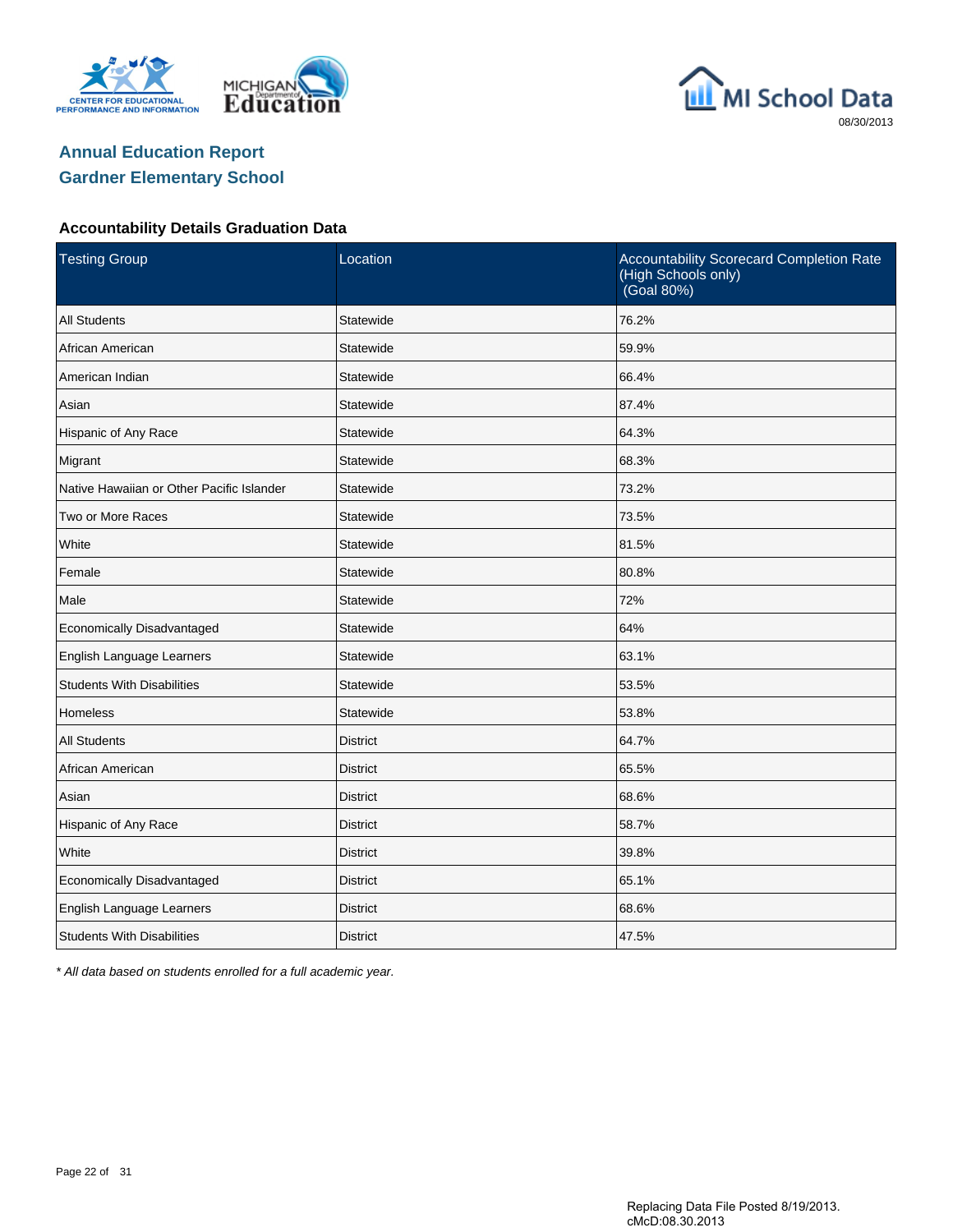



#### **Accountability Details Attendance Data**

| <b>Testing Group</b> | Location  | Attendance Rate<br>(Goal 90%) |
|----------------------|-----------|-------------------------------|
| <b>All Students</b>  | Statewide | 94%                           |
| <b>All Students</b>  | District  | 86%                           |
| <b>All Students</b>  | School    | 90%                           |

\* All data based on students enrolled for a full academic year.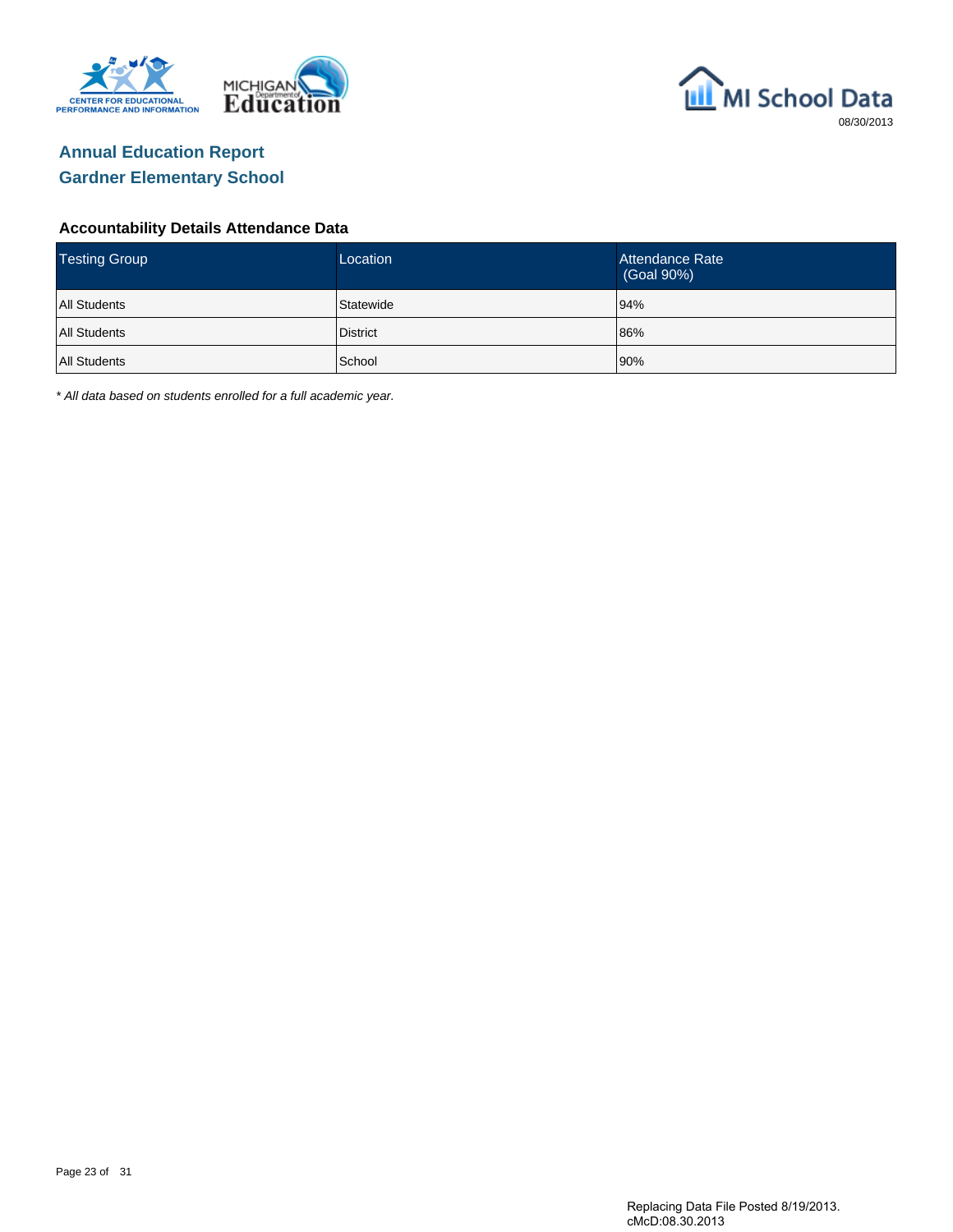



#### **Accountability Status District Data**

| <b>District</b><br>Name | Reading<br><b>Status</b> | Reading<br>Score | Writing<br><b>Status</b> | <b>Writing</b><br>Score | Math Status Math Score |  | Science<br><b>Status</b> | Science<br>Score | Social<br><b>Studies</b><br><b>Status</b> | Social<br><b>Studies</b><br>Score | Overall<br><b>Status</b> | Overallˈ<br>Score |
|-------------------------|--------------------------|------------------|--------------------------|-------------------------|------------------------|--|--------------------------|------------------|-------------------------------------------|-----------------------------------|--------------------------|-------------------|
|                         | No Data to Display       |                  |                          |                         |                        |  |                          |                  |                                           |                                   |                          |                   |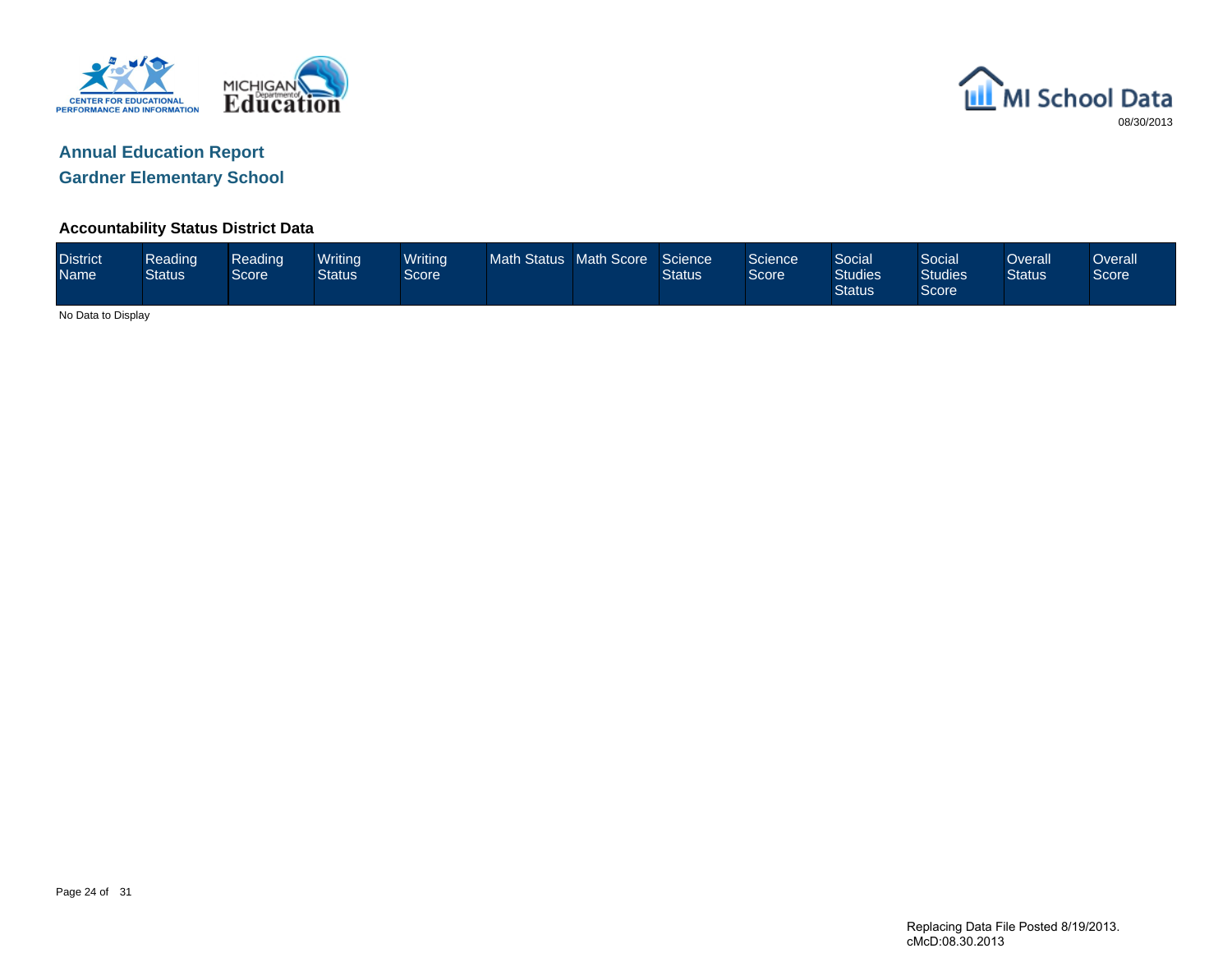



#### **Accountability Status School Data**

| <b>District</b><br><b>Name</b>             | School<br>Name       | <b>Title 1</b><br><b>Status</b> | Reading<br><b>Status</b> | Reading<br>Score | Writing<br><b>Status</b> | Writing<br>Score | <b>Math</b><br><b>Status</b> | <b>Math</b><br>Score | Science<br><b>Status</b> | Science<br>Score | Social<br><b>Studies</b><br><b>Status</b> | Social<br><b>Studies</b><br>Score | Overall<br><b>Status</b> | Overall<br>Score |
|--------------------------------------------|----------------------|---------------------------------|--------------------------|------------------|--------------------------|------------------|------------------------------|----------------------|--------------------------|------------------|-------------------------------------------|-----------------------------------|--------------------------|------------------|
| Detroit City Gardner<br>School<br>District | Elementary<br>School |                                 | l Green                  |                  | Red                      | 10               | <b>S</b> reen                | l2                   | Red                      | 10               | Red                                       | 10                                | <b>Yellow</b>            | 126              |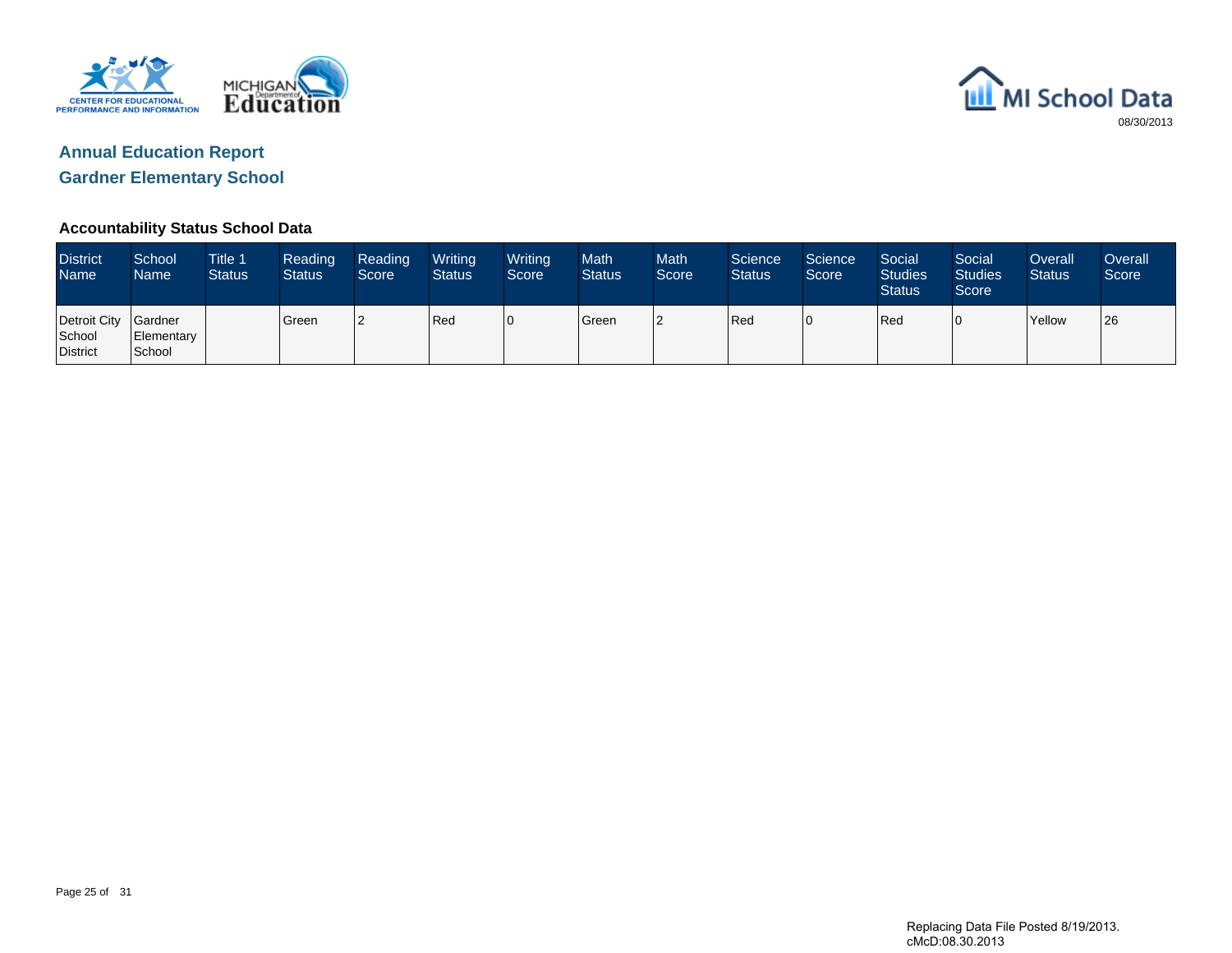



#### **Teacher Quality - Qualification**

|                                                                                                             | Other | B.A. | <b>M.A.</b> | <b>\P.H.D.</b> |
|-------------------------------------------------------------------------------------------------------------|-------|------|-------------|----------------|
| Professional Qualifications of 0<br>All Public Elementary and<br>Secondary School Teachers<br>in the School |       |      |             |                |

Professional Qualifications are defined by the State and may include information such as the degrees of public school teachers (e.g., percentage of teachers with Bachelors Degrees or Masters Degrees) or the percentage of fully certified teachers

#### **Teacher Quality - Class**

|                                                                                                                              | School Aggregate | <b>High-Poverty Schools</b> | <b>Low-Poverty Schools</b> |
|------------------------------------------------------------------------------------------------------------------------------|------------------|-----------------------------|----------------------------|
| Percentage of Core Academic<br>Subject Elementary and Secondary<br>School Classes not Taught by Highly<br>Qualified Teachers | $0.0\%$          | $0.0\%$                     | $0.0\%$                    |

#### **Teacher Quality - Provisional**

|                                                                                                             | <b>Certification Percent</b> |
|-------------------------------------------------------------------------------------------------------------|------------------------------|
| Percentage of Public Elementary and Secondary School Teachers in the<br>School with Emergency Certification | 10%                          |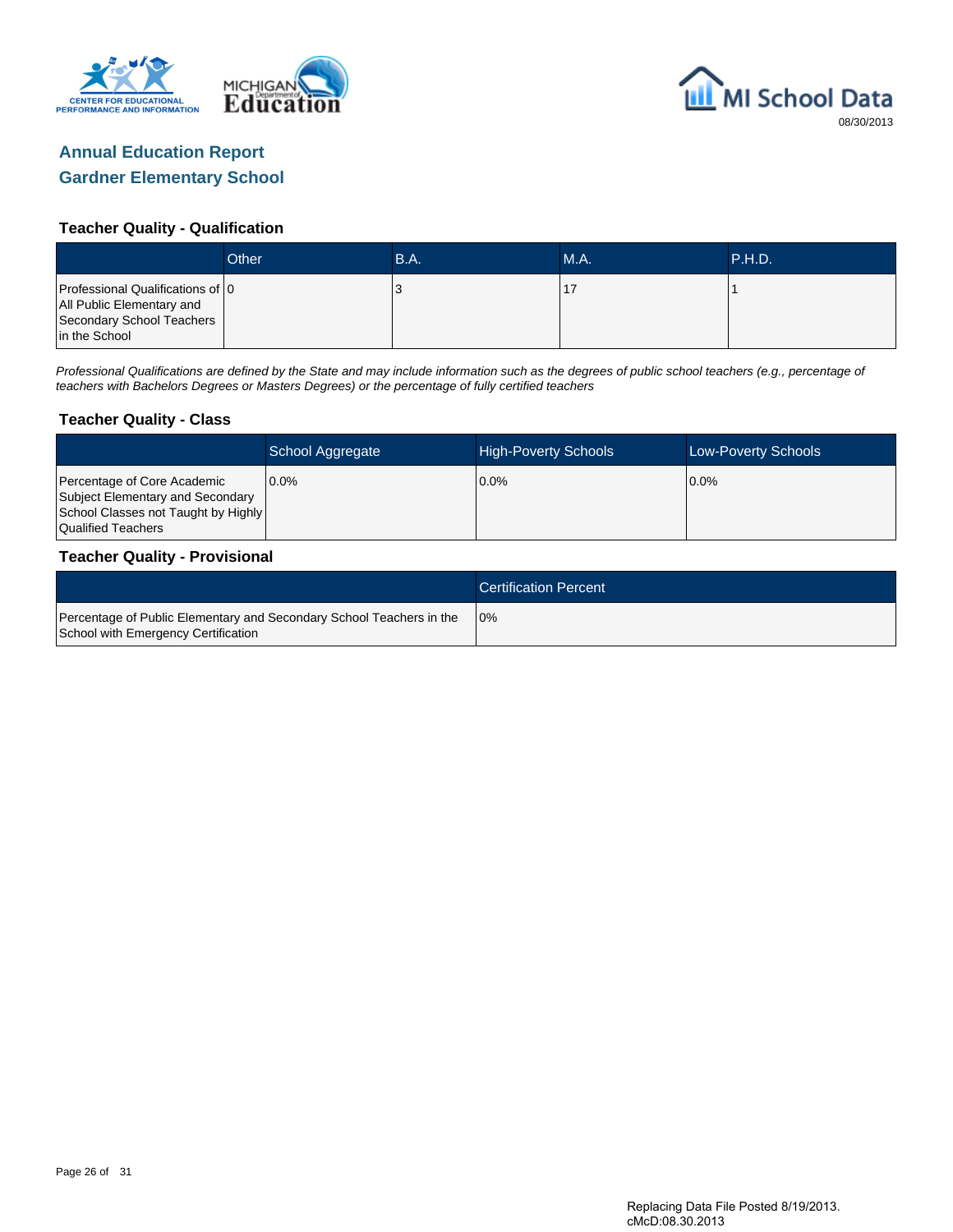





#### **NAEP Grade 4 Math**

|                                                                                                                                             | <b>Percent of Students</b> | Percent below Basic  | <b>Percent Basic</b>                          | <b>Percent Proficient</b>                    | <b>Percent Advanced</b>              |
|---------------------------------------------------------------------------------------------------------------------------------------------|----------------------------|----------------------|-----------------------------------------------|----------------------------------------------|--------------------------------------|
| <b>All Students</b>                                                                                                                         | 100                        | 22                   | 43                                            | 30                                           | 5                                    |
| Male<br>Female                                                                                                                              | 50<br>50                   | 21<br>22             | 42<br>45                                      | 31<br>29                                     | 6<br>4                               |
| <b>National Lunch</b><br>Program Eligibility<br>Eligible<br>Not Eligible<br>Info not available                                              | 43<br>56                   | 35<br>11             | 47<br>41                                      | 17<br>41                                     | 8                                    |
| Race/Ethnicity<br>White<br><b>Black</b><br>Hispanic<br>Asian<br>American Indian<br>Native Hawaiian/Pacific<br>Islander<br>Two or More Races | 71<br>16<br>6<br>3<br>2    | 14<br>53<br>31<br>23 | 45<br>39<br>48<br>22<br>ŧ<br>$\ddagger$<br>50 | 36<br>8<br>19<br>45<br>ŧ<br>$\ddagger$<br>21 | 5<br>2<br>26<br>ŧ<br>$\ddagger$<br>6 |
| Student classified as<br>having a disability<br><b>SD</b><br>Not SD                                                                         | 13<br>87                   | 50<br>18             | 37<br>44                                      | 13<br>32                                     | 5                                    |
| Student is an English<br>Language Learner<br><b>ELL</b><br>Not ELL                                                                          | 4<br>96                    | 47<br>21             | 41<br>44                                      | 11<br>31                                     | 5                                    |

‡ Reporting Standards not met. Note: Observed differences are not necessarily statistically significant. Detail may not sum to total because of rounding. SOURCE: U.S. Department of Education. Institute for Education Sciences. National Center for Education Statistics. National Assessment Program (NAEP) 2011 Mathematics Achievement.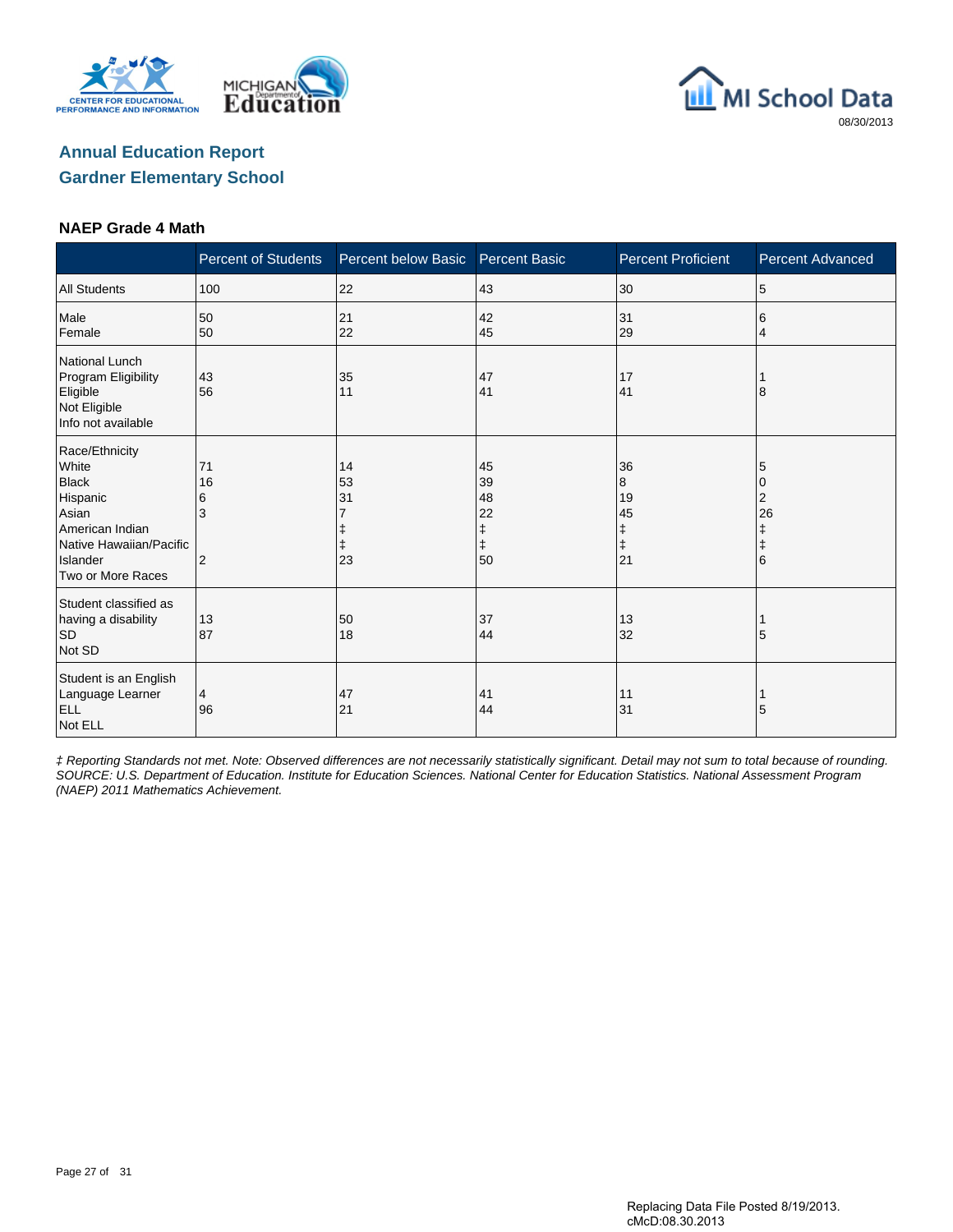





#### **NAEP Grade 8 Math**

|                                                                                                                                             | <b>Percent of Students</b> | Percent below Basic                | <b>Percent Basic</b>                | <b>Percent Proficient</b>                                | <b>Percent Advanced</b>         |
|---------------------------------------------------------------------------------------------------------------------------------------------|----------------------------|------------------------------------|-------------------------------------|----------------------------------------------------------|---------------------------------|
| <b>All Students</b>                                                                                                                         | 100                        | 29                                 | 40                                  | 25                                                       | 6                               |
| Male<br>Female                                                                                                                              | 51<br>49                   | 28<br>30                           | 39<br>41                            | 26<br>24                                                 | 5                               |
| <b>National Lunch</b><br>Program Eligibility<br>Eligible<br>Not Eligible<br>Info not available                                              | 42<br>58                   | 45<br>18                           | 39<br>41                            | 15<br>32                                                 | 2<br>9                          |
| Race/Ethnicity<br>White<br><b>Black</b><br>Hispanic<br>Asian<br>American Indian<br>Native Hawaiian/Pacific<br>Islander<br>Two or More Races | 74<br>16<br>4<br>2         | 22<br>66<br>26<br>13<br>$\ddagger$ | 43<br>26<br>41<br>25<br>ŧ<br>ŧ<br>ŧ | 29<br>$\overline{7}$<br>18<br>31<br>ŧ<br>ŧ<br>$\ddagger$ | 6<br>0<br>5<br>32<br>$\ddagger$ |
| Student classified as<br>having a disability<br><b>SD</b><br>Not SD                                                                         | 12<br>88                   | 70<br>25                           | 23<br>41                            | 5<br>27                                                  | 6                               |
| Student is an English<br>Language Learner<br><b>ELL</b><br>Not ELL                                                                          | $\overline{c}$<br>98       | 57<br>29                           | 27<br>40                            | 7<br>25                                                  | 10<br>6                         |

‡ Reporting Standards not met. NOTE: Detail may not sum to totals because of rounding. Some apparent differences between estimates may not be statistically significant. SOURCE: U.S. Department of Education. Institute for Education Sciences. National Center for Education Statistics. National Assessment Program (NAEP) 2011 Mathematics Achievement.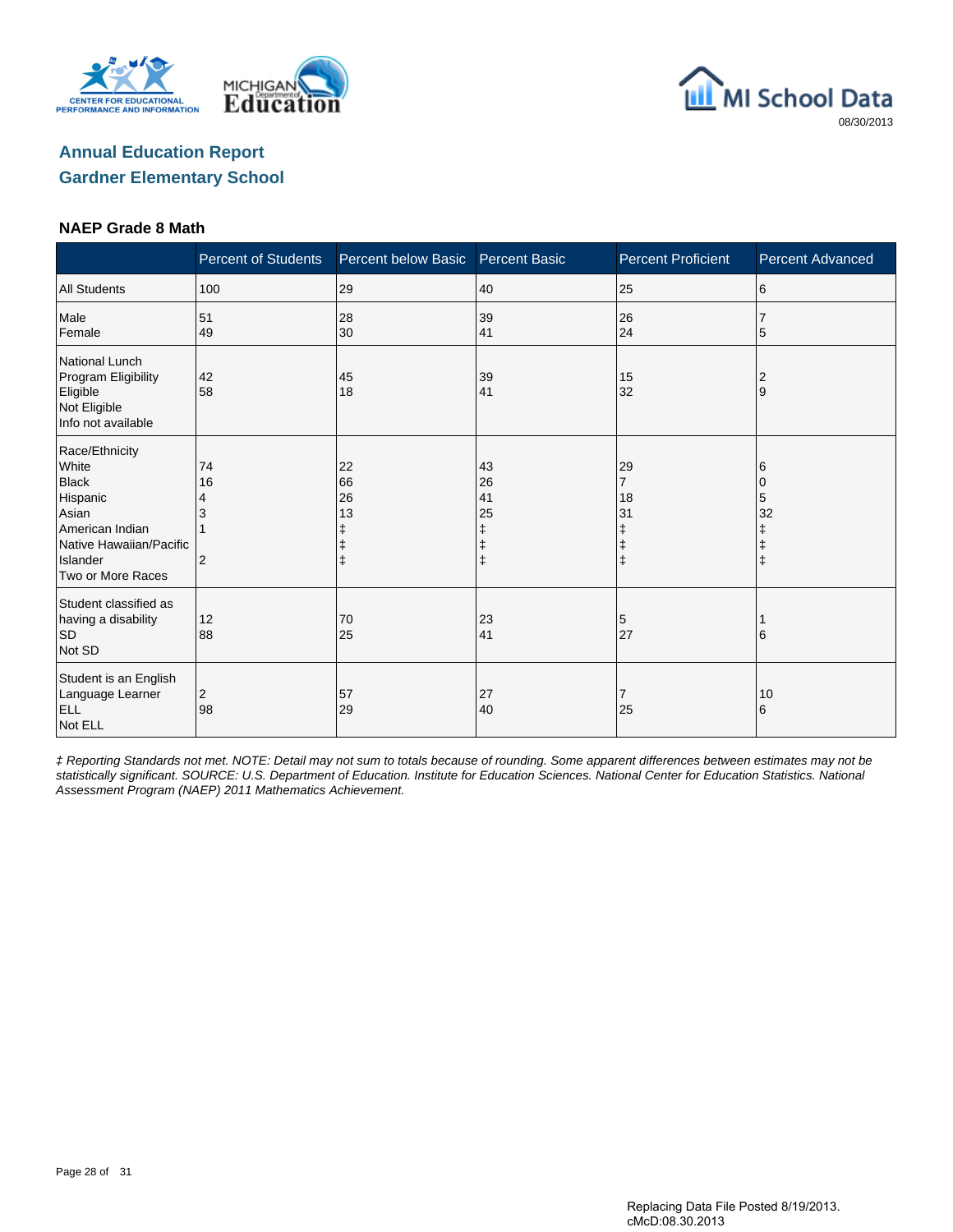





#### **NAEP Grade 4 Reading**

|                                                                                                                                             | <b>Percent of Students</b>          | Percent below Basic                           | <b>Percent Basic</b>                          | <b>Percent Proficient</b>                        | <b>Percent Advanced</b>          |
|---------------------------------------------------------------------------------------------------------------------------------------------|-------------------------------------|-----------------------------------------------|-----------------------------------------------|--------------------------------------------------|----------------------------------|
| <b>All Students</b>                                                                                                                         | 100                                 | 34                                            | 34                                            | 25                                               | 6                                |
| Male<br>Female                                                                                                                              | 50<br>50                            | 38<br>31                                      | 33<br>36                                      | 24<br>26                                         | 6                                |
| National Lunch<br>Program Eligibility<br>Eligible<br>Not Eligible<br>Info not available                                                     | 45<br>55                            | 51<br>21                                      | 32<br>36                                      | 15<br>33                                         | 2<br>10                          |
| Race/Ethnicity<br>White<br><b>Black</b><br>Hispanic<br>Asian<br>American Indian<br>Native Hawaiian/Pacific<br>Islander<br>Two or More Races | 70<br>17<br>6<br>3<br>$\Omega$<br>2 | 26<br>67<br>51<br>19<br>ŧ<br>$\ddagger$<br>36 | 37<br>24<br>29<br>33<br>ŧ<br>$\ddagger$<br>31 | 30<br>$\overline{7}$<br>17<br>33<br>ŧ<br>ŧ<br>19 | 3<br>15<br>ŧ<br>$\ddagger$<br>14 |
| Student classified as<br>having a disability<br><b>SD</b><br>Not SD                                                                         | 13<br>87                            | 73<br>30                                      | 17<br>36                                      | 8<br>27                                          | 2<br>$\overline{7}$              |
| Student is an English<br>Language Learner<br><b>ELL</b><br>Not ELL                                                                          | 3<br>97                             | 67<br>33                                      | 26<br>35                                      | 7<br>25                                          | 0                                |

# Rounds to zero

‡ Reporting Standards not met. NOTE: Detail may not sum to totals because of rounding. Some apparent differences between estimates may not be statistically significant. SOURCE: U.S. Department of Education, Institute of Education Sciences, National Center for Education Statistics, National Assessment of Educational Progress (NAEP), 2011 Reading Assessment.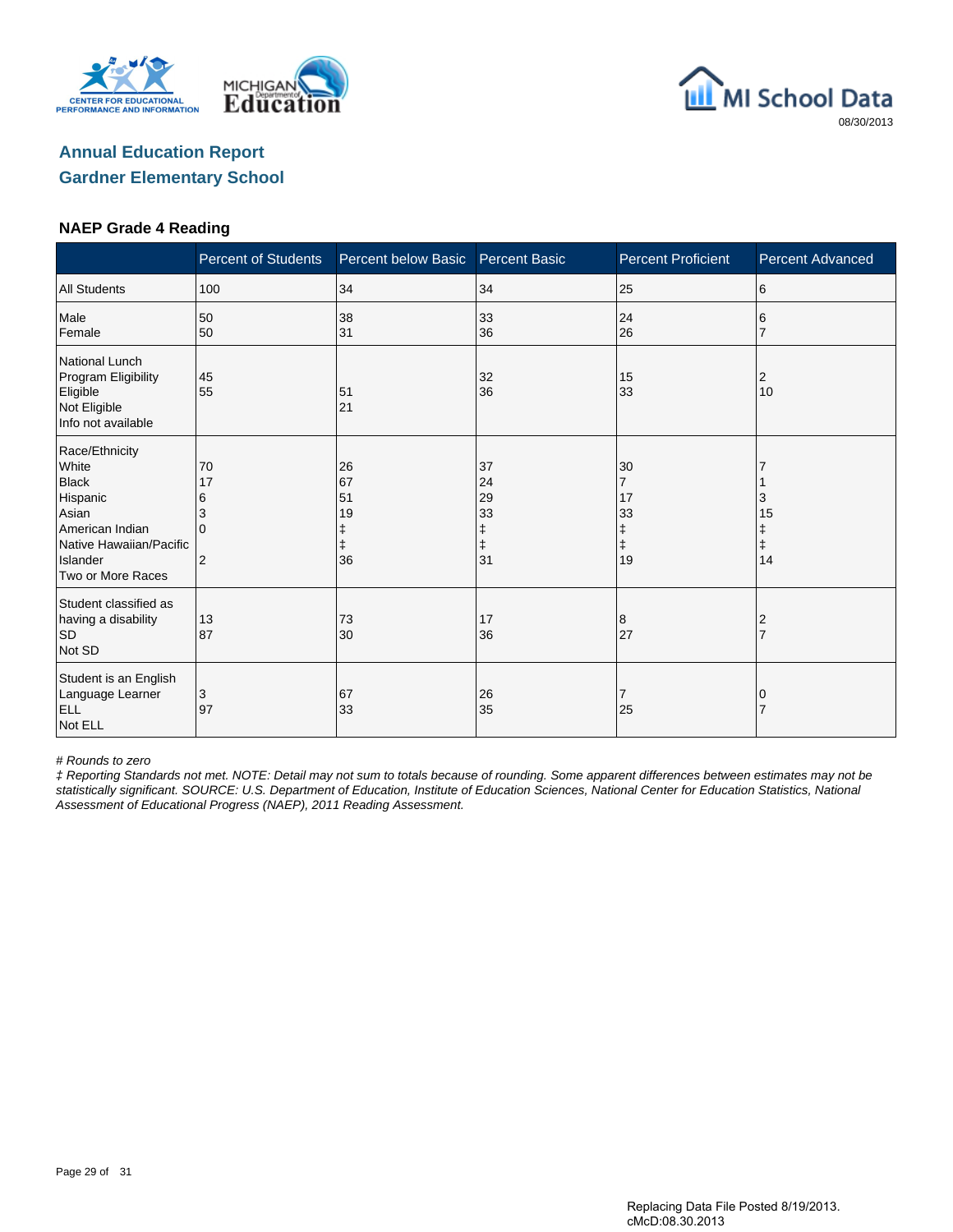





#### **NAEP Grade 8 Reading**

|                                                                                                                                             | <b>Percent of Students</b> | Percent below Basic                                   | <b>Percent Basic</b>      | <b>Percent Proficient</b>                             | <b>Percent Advanced</b> |
|---------------------------------------------------------------------------------------------------------------------------------------------|----------------------------|-------------------------------------------------------|---------------------------|-------------------------------------------------------|-------------------------|
| <b>All Students</b>                                                                                                                         | 100                        | 23                                                    | 45                        | 29                                                    | 3                       |
| Male<br>Female                                                                                                                              | 50<br>50                   | 28<br>18                                              | 47<br>43                  | 24<br>35                                              | 2<br>$\overline{4}$     |
| National Lunch<br>Program Eligibility<br>Eligible<br>Not Eligible<br>Info not available                                                     | 42<br>58                   | 35<br>14                                              | 46<br>44                  | 18<br>37                                              | 0<br>4                  |
| Race/Ethnicity<br>White<br><b>Black</b><br>Hispanic<br>Asian<br>American Indian<br>Native Hawaiian/Pacific<br>Islander<br>Two or More Races | 74<br>16<br>4<br>3         | 18<br>46<br>25<br>19<br>ŧ<br>$\ddagger$<br>$\ddagger$ | 46<br>43<br>50<br>27<br>ŧ | 33<br>10<br>25<br>39<br>ŧ<br>$\ddagger$<br>$\ddagger$ | 3<br>14                 |
| Student classified as<br>having a disability<br><b>SD</b><br>Not SD                                                                         | 12<br>88                   | 67<br>19                                              | 27<br>46                  | 6<br>31                                               | ΙO<br>3                 |
| Student is an English<br>Language Learner<br><b>ELL</b><br>Not ELL                                                                          | 2<br>98                    | 52<br>22                                              | 40<br>45                  | 8<br>30                                               | 0<br>3                  |

# Rounds to zero

‡ Reporting Standards not met. NOTE: Detail may not sum to totals because of rounding. Some apparent differences between estimates may not be statistically significant. SOURCE: U.S. Department of Education, Institute of Education Sciences, National Center for Education Statistics, National Assessment of Educational Progress (NAEP), 2011 Reading Assessment.